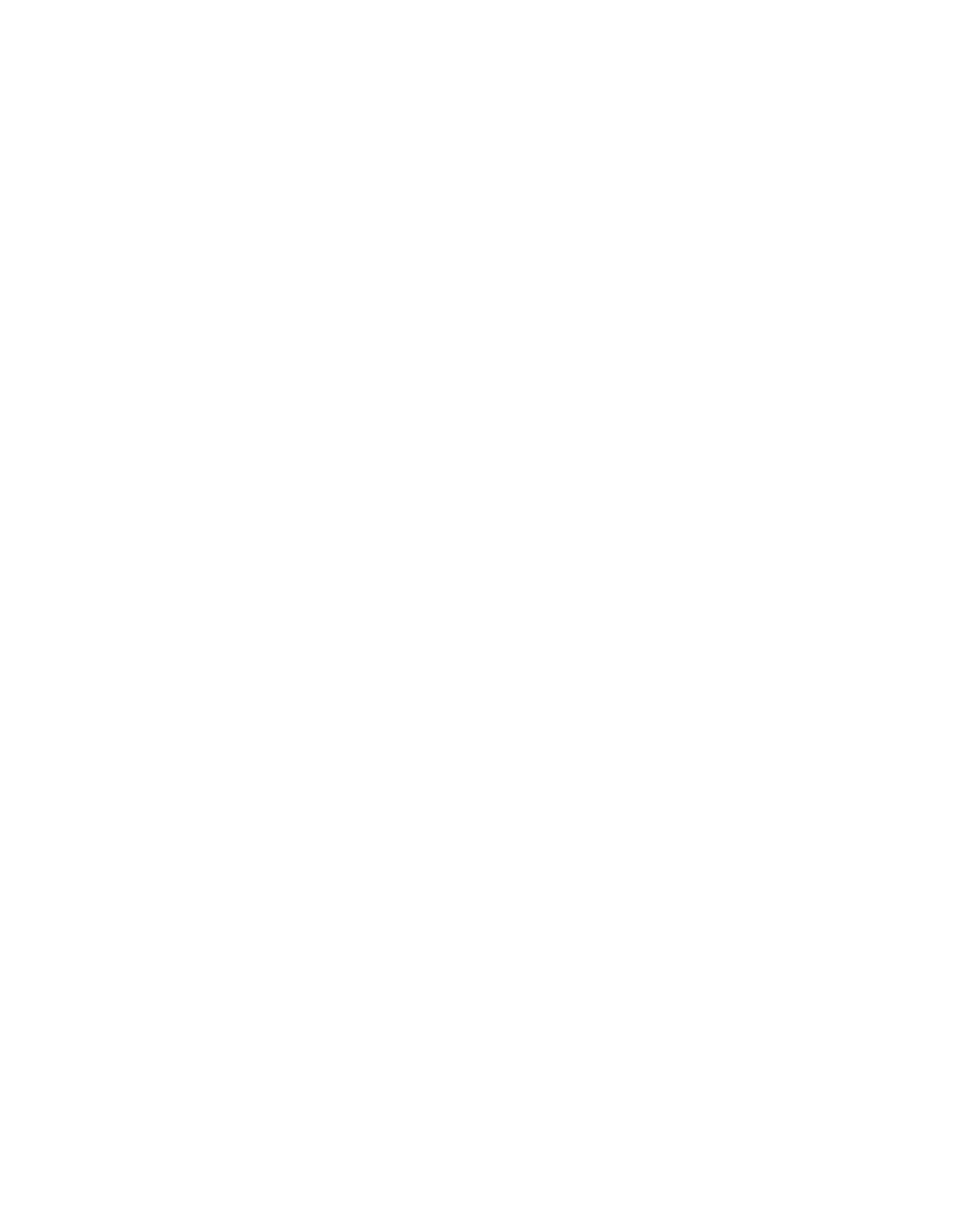

Dear Educators, 2009

I currently teach 6<sup>th</sup> grade at Emory Elementary School in San Diego, and have been an educator for 20 years. I am pleased to say I have had the good fortune to have worked with the National Oceanic and Atmospheric Administration (NOAA) as a Teacher at Sea, a Teacher in the Air, and as one of the first Teachers in the Lab (TIL). During my initial tenure as a TIL, I developed the following unit on Sea Turtles. I worked at NOAA's Southwest Fisheries Science Center, under the direction of Dr. Sarah Mesnick, with Dr. Jeffrey Seminoff, a leading expert in sea turtles. He was gracious enough to include me in his work to the degree I was able. I then immersed myself in all the research I could find on the topic to create the lessons you are about to view.

I have collected and collated many resources into an order that I feel will allow me to engage and be effective in my  $6<sup>th</sup>$  grade classroom. I have not received any compensation for including any of these assets and have no personal connection to any of them. See the Resource List for the original sources. Please use these sites and lessons in any way that works for you in your classroom (I allowed for about an hour per lesson). They are not only for  $6<sup>th</sup>$  grade – they can easily be modified to a variety of grade levels.

Please feel free to contact me, as I am willing to provide further explanation/information if desired.

I have included how the lessons fit into the California State Standards for  $6<sup>th</sup>$ grade and the Ocean Literacy Principles. There is also a great inventory of internet sites that are chockfull of information, resources, games, and ideas. Additionally, there is a list of videos for those of you who have the capability of showing videos in your classroom via a computer.

If space permits, I would recommend for further student interest to have an area available in your classroom with student books on sea turtles, as well as a bulletin board devoted to the topic. From the resource list, you will find titles of student books, as well as many websites from which you can order and/or download items of interest for a bulletin board.

The fate of the sea turtles is in our hands. As educators, we are able to encourage our students to become stewards of their environment to provide them with a future that includes sea turtles still swimming in the world's oceans.

Enjoy,

Dana Tomlinson [d.tomlinson@cox.net](mailto:d.tomlinson@cox.net) [http://teacheratsea.noaa.gov/1990\\_2002/index.html](http://teacheratsea.noaa.gov/1990_2002/index.html) [http://teacheratsea.noaa.gov/tia/2008/peterson\\_tomlinson/index.html](http://teacheratsea.noaa.gov/tia/2008/peterson_tomlinson/index.html)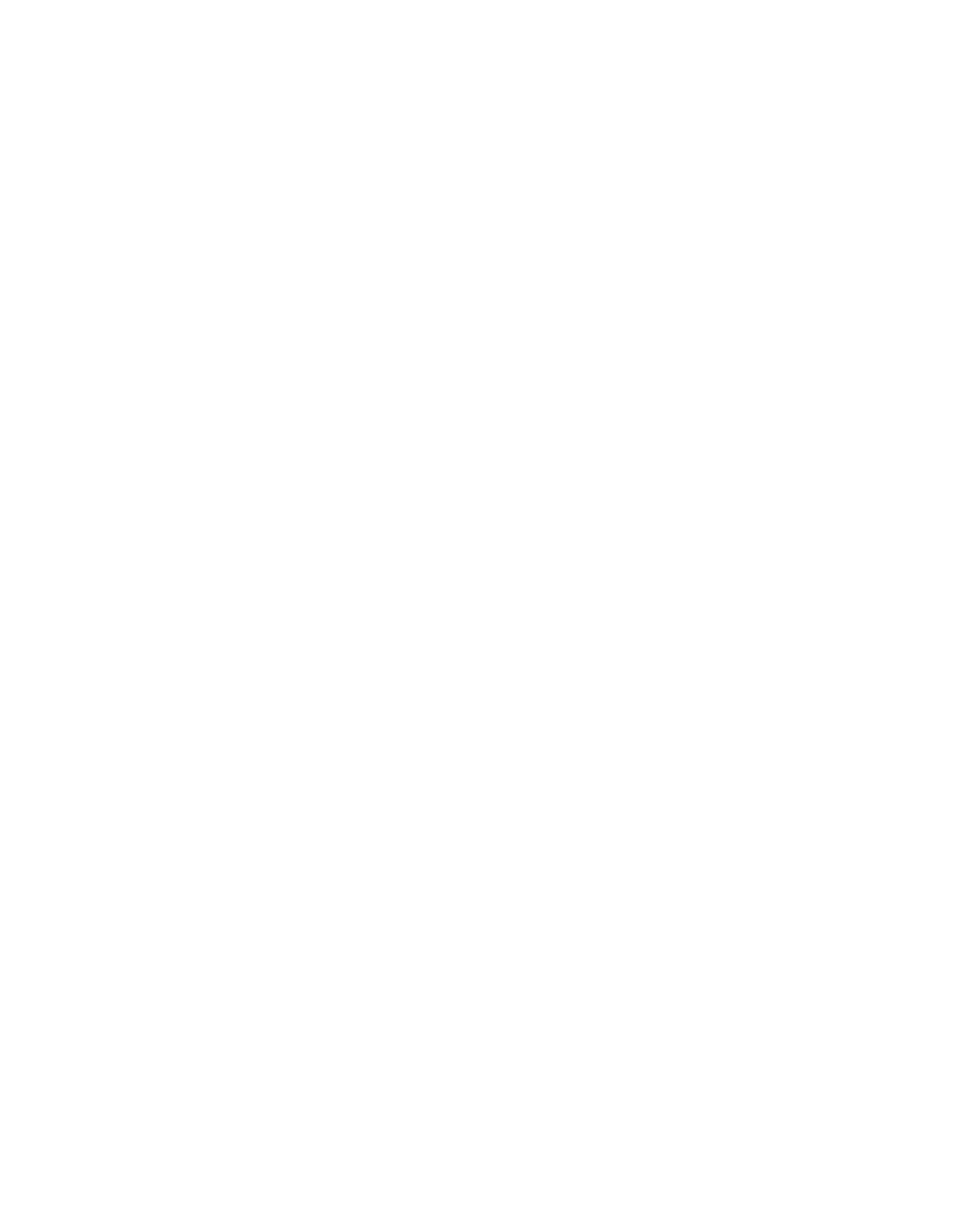**Sea Turtles Lesson 1 Introduction** 



**Objective: To provide background and some basic information on sea turtles; to create interest and excitement for the unit**

**Materials: Chart paper Markers Manila folders, 1 per student Coloring sheets, 1 per student (your choice from one of the Coloring Books listed in the Resource Guide) Lined paper, several per student Class set of Audubon Adventures newspapers, Sea Turtle edition, if available**

**Procedure:**

- **Show a short portion of your favorite video of sea turtles (see list of videos).**
- **Discuss with students that this will be your focus of study: the plight of sea turtles.**
- **Do a KWL chart with students on the topic (divide the chart paper into 3 vertical columns labeled K, W, L. Under the K, chart what the students KNOW about sea turtles. Under the W, chart what students WANT to know about sea turtles. Leave the L for the end of the unit when you will return to the chart, and write what the students LEARNED about sea turtles.). Post the chart somewhere in the room.**
- **Pass out folders, lined paper for inside folders (for creating vocabulary lists, taking notes), and coloring sheets. Have the student gluestick the coloring sheet to the front of the folder.**
- **Inform students that sea turtles in some form have been on earth for over 150 million years, versus human ancestors going back perhaps 2 million years. Use some sort of analogy to help students understand what this means in terms of the evolutionary time line. For example, use a 12 month calendar to represent life since the beginning 4.6 billion years ago. The Earth would form when the year is about half over, dinosaurs show up on the 24th, humans on the evening of the 31st, and all of written history takes up the last ten seconds of the year. Here are a few other websites to give you some ideas:**

**[http://www.galeschools.com/lesson\\_plans/secondary/science/timeline.htm](http://www.galeschools.com/lesson_plans/secondary/science/timeline.htm) <http://andabien.com/html/evolution-timeline.htm>**

- **Pass out Audubon Adventures newspapers and read in whatever form works for you (jigsaw, partner read, whole group, etc.). Collect when finished.**
- **If these are not available, choose one of the general info websites from the Resource List or a video from the Video List to share with your class.**
- **Throughout the lessons in the unit, instruct students to take notes, create vocabulary list where you see fit.**

**Independent Practice: Color sheet on front of folder.**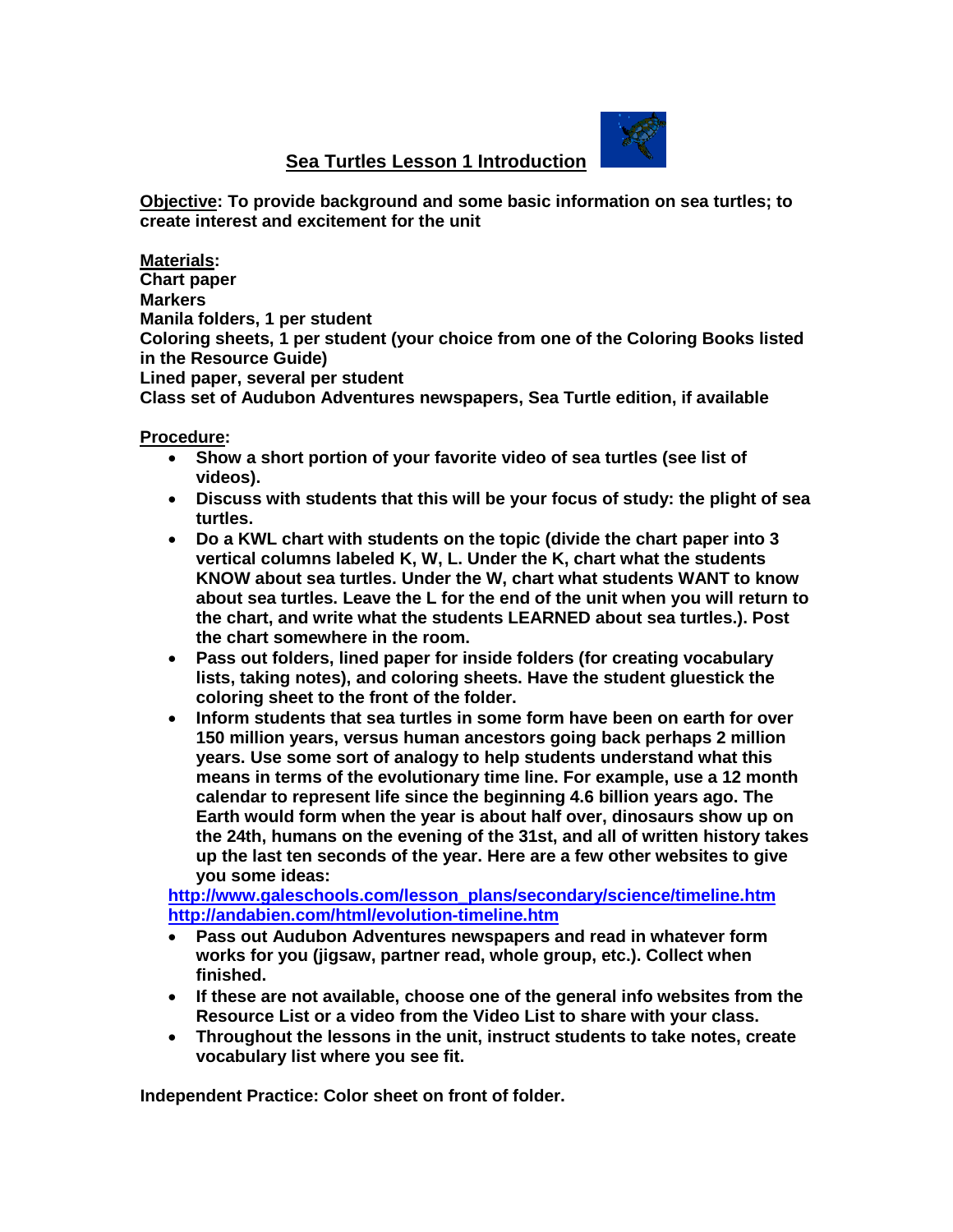

#### **Sea Turtles Lesson 2 Biology**

**Objective: To introduce concept of Classification, classify sea turtles, learn about the 7 different species**

**Materials: folders sea turtle identification cards, 1 set per student [http://www.seaturtle.org/documents/Educators\\_Guide.pdf,](http://www.seaturtle.org/documents/Educators_Guide.pdf) pages 14, 15 index cards, 7 per student**

#### **Procedure:**

• **Review or introduce the concept of systematic classification. Go over the 7 categories. Use human beings as an example:**

**Kindgom: Animalia, Phylum: Chordata, Class: Mammalia, Order: Primates, Family: Hominidae, Genus:** *Homo***, Species:** *sapiens***.**

- **Classify your choice of sea turtle (see Sea World's guide, pg. 1 [http://www.seaworld.org/animal-info/info-books/sea-turtle/index.htm\)](http://www.seaworld.org/animal-info/info-books/sea-turtle/index.htm).**
- **Pass out sea turtle cards. Go over each – use info from the guide to elaborate:**

**[http://www.seaturtle.org/documents/Educators\\_Guide.pdf,](http://www.seaturtle.org/documents/Educators_Guide.pdf) page 4. Have students cut out the cards and gluestick onto index cards, or have them reproduced onto cardstock.** 

**Independent Practice: Finish construction of turtle ID cards. Color.**

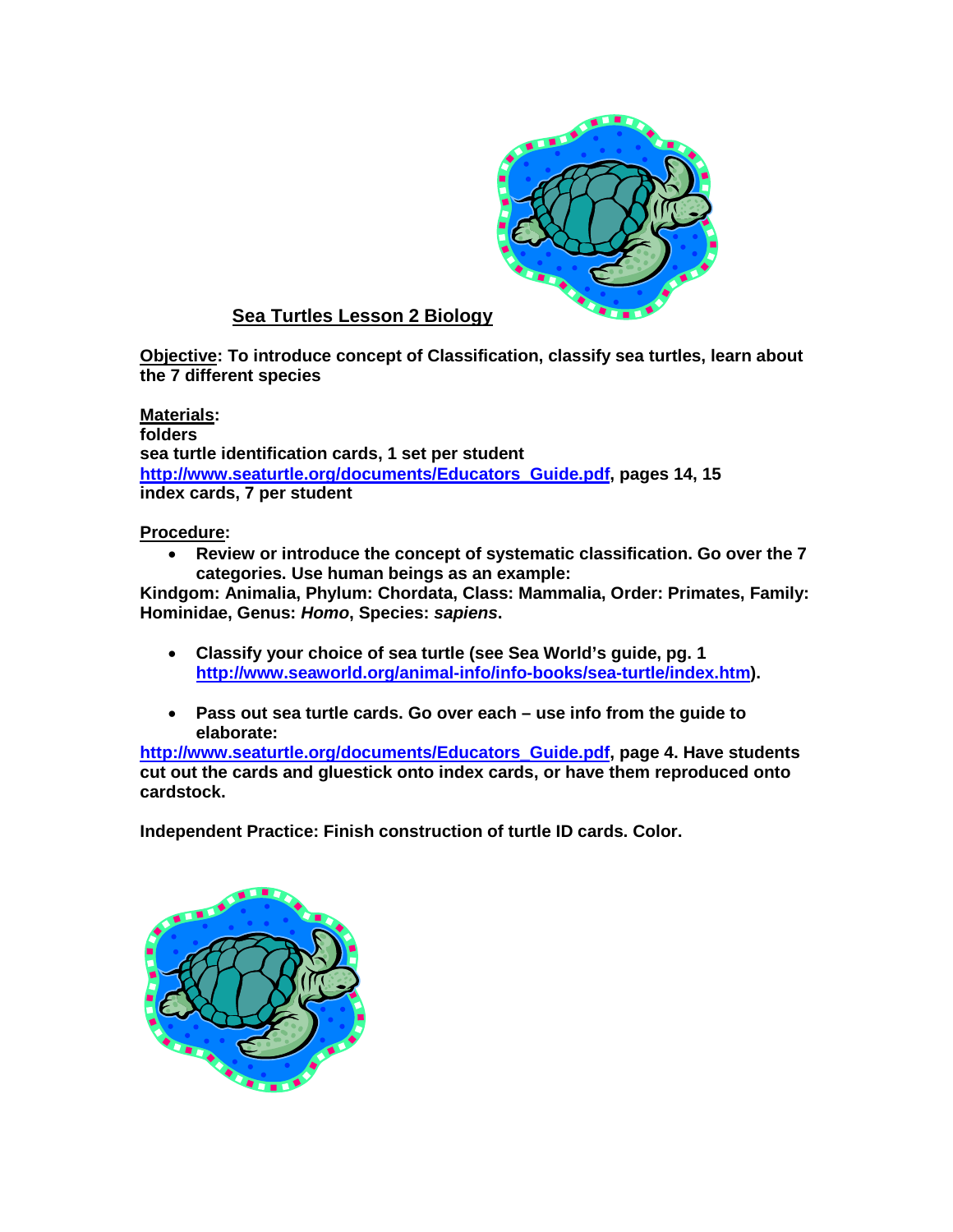#### **Sea Turtles Lesson 3 Adaptations**

**Objective: To reinforce concepts of sea turtle biology, physiology, and adaptations**

#### **Materials:**

**folders**

**class set of worksheets: No Bones About It/How Do Sea Turtles Measure Up? copied back to back (you may want to add "carapace," "scute" and "plastron" to worksheet).**

**[http://www.seaturtle.org/documents/Educators\\_Guide.pdf,](http://www.seaturtle.org/documents/Educators_Guide.pdf) pages 19, 20 class set of Kid's Times: turtle of your choice <http://www.nmfs.noaa.gov/pr/education/turtles.htm> (you may order them at no charge in quantity from NOAA for the color version) plan for adaptations activity [http://www.seaturtle.org/documents/Educators\\_Guide.pdf](http://www.seaturtle.org/documents/Educators_Guide.pdf) page 7**

**Procedure:**

- **Discuss turtle biology [http://www.seaturtle.org/documents/Educators\\_Guide.pdf,](http://www.seaturtle.org/documents/Educators_Guide.pdf) page 5.**
- **Pass out Kid's Times. Read these as you see fit.**

• **Watch video if possible. One idea:<http://www.discoveryeducation.com/> Animal Classifications: If You Were a Reptile**

- o **Sea Turtles (1:53)**
- **Review adaptations, specifically those that sea turtles may have. Introduce the concept of "functional morphology:" function from form. Do adaptations activity.**

**Independent Practice: Pass out "No Bones About It/How Do Sea Turtles Measure Up?" worksheet. Review instructions on both sides. If time, they may start it in class.**

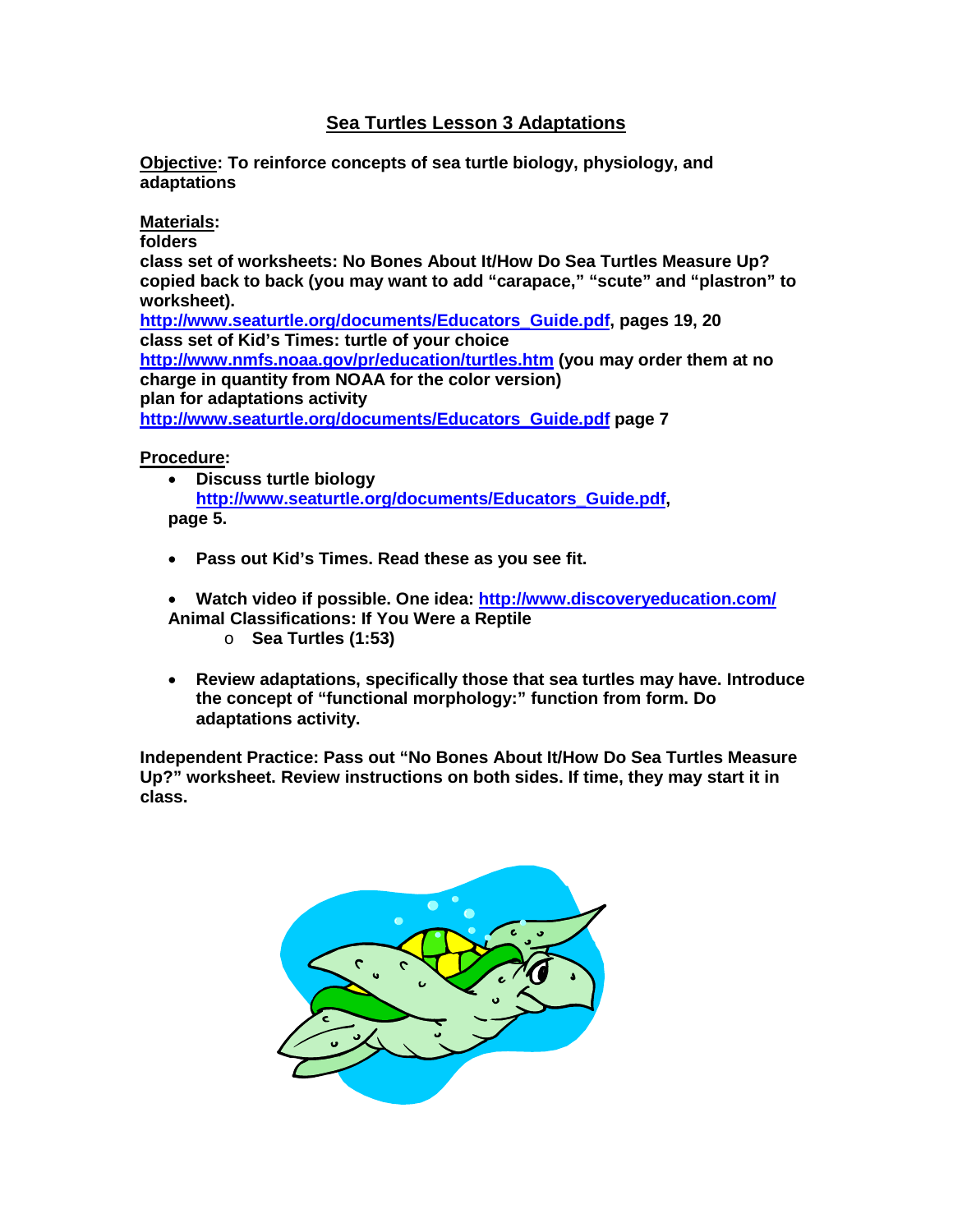#### **Sea Turtles Lesson 4 Life Cycle**

**Objective: To describe the life cycle of sea turtles and identify natural mortality factors** 

#### **Materials:**

**folders**

**class set of worksheets: Temperature Will Tell [http://www.seaturtle.org/documents/Educators\\_Guide.pdf,](http://www.seaturtle.org/documents/Educators_Guide.pdf) page 9 If you have a Project WILD curriculum, plan for Turtle Hurdle activity [http://www.projectwild.org/index.htm,](http://www.projectwild.org/index.htm) pages 158-162; if you do not have this curriculum, consider signing up for a training to receive it Green sea turtle reproduction worksheet, attached; class set**

**Procedure:**

- **Discuss sea turtle reproduction [http://www.seaturtle.org/documents/Educators\\_Guide.pdf,](http://www.seaturtle.org/documents/Educators_Guide.pdf) page 8**
- **Watch video if possible. Here are some ideas: <http://www.discoveryeducation.com/>**
	- o **Animal Alphabet: U & V** 
		- **U is for Underwater sea turtle (4:42)**
	- o **Beneath: The Caribbean**
		- **Marine turtles (2:55)**
	- o **Reproduction in organisms**
		- **Reproduction of green sea turtles (1:31)**
- **Explain and begin Temperature Will Tell activity. Pass out worksheets. Make sure students are on the right track. Finish at home.**
- **Have students perform Turtle Hurdle activity, if possible. If not, have class do attached Green sea turtle reproduction worksheet.**

**Independent Practice: Finish Temperature Will Tell activity. Answers: [http://www.seaturtle.org/documents/Educators\\_Guide.pdf,](http://www.seaturtle.org/documents/Educators_Guide.pdf) bottom of page 26.**

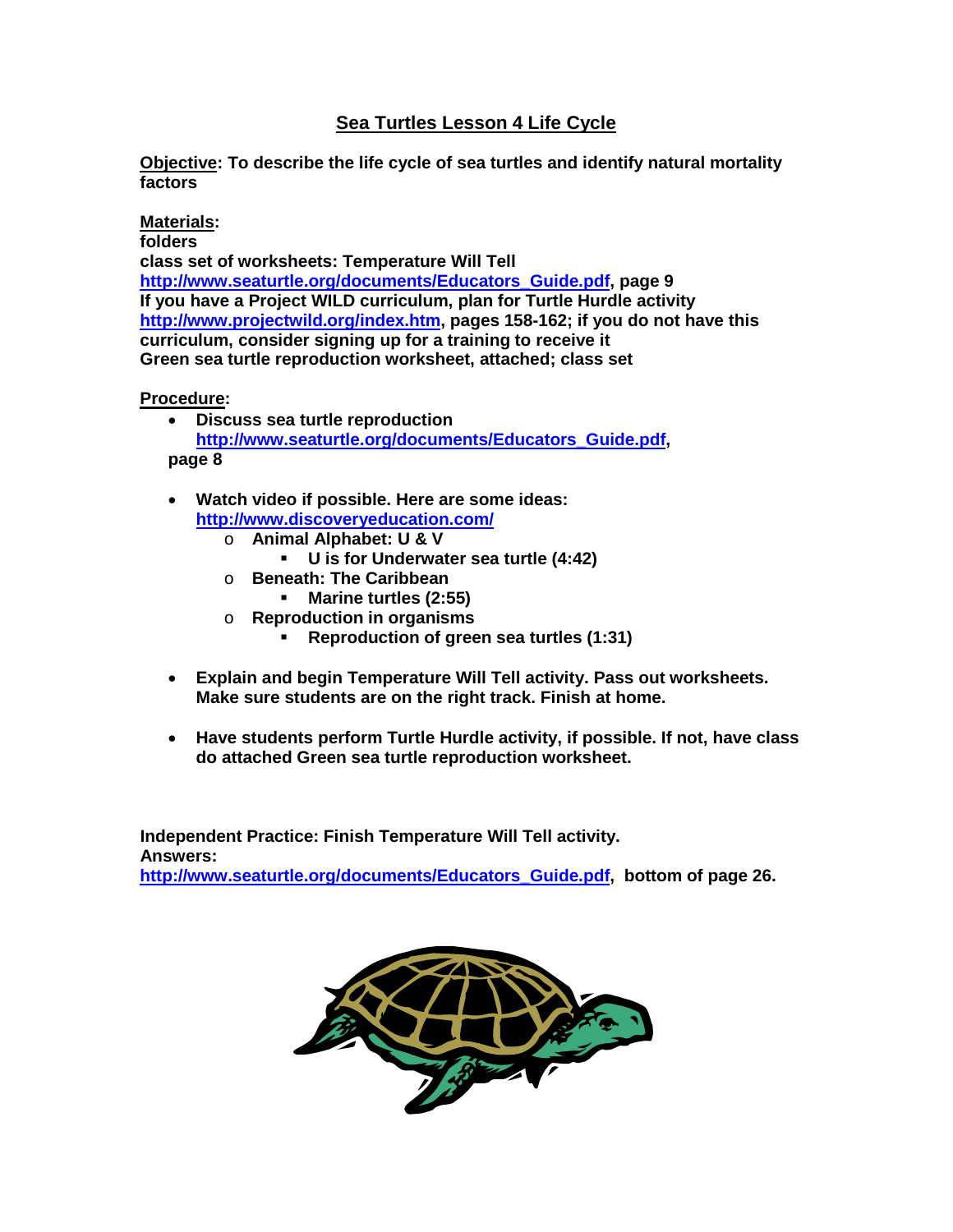# Name \_\_\_\_\_\_\_\_\_\_\_\_\_\_\_\_\_\_\_\_\_\_\_\_\_\_\_\_\_ Green Sea Turtle Reproduction

After what you've learned about female sea turtle reproduction, answer the following questions. Keep these statistics in mind about green sea turtles:

- life span: at least 100 years
- sexual maturity reached: 30 years (it's later in life due to being herbivorous – the protein in a carnivorous diet allows other species to reach maturity earlier)
- amount in each egg clutch: 100 eggs average (75-200)
- number of clutches produced in a season: 3.3 clutches
- frequency of egg production: every 3 years
- 1. Approximately how many eggs will the average green sea turtle lay in one season?

\_\_\_\_\_\_\_\_\_\_\_\_\_\_\_\_\_\_\_\_\_\_\_\_\_\_\_\_\_\_\_\_\_\_\_\_\_\_\_\_\_\_\_\_\_\_\_\_\_\_\_

\_\_\_\_\_\_\_\_\_\_\_\_\_\_\_\_\_\_\_\_\_\_\_\_\_\_\_\_\_\_\_\_\_\_\_\_\_\_\_\_\_\_\_\_\_\_\_\_\_\_\_

\_\_\_\_\_\_\_\_\_\_\_\_\_\_\_\_\_\_\_\_\_\_\_\_\_\_\_\_\_\_\_\_\_\_\_\_\_\_\_\_\_\_\_\_\_\_\_\_\_\_\_

- 2. Approximately how many eggs will she produce in a decade?
- 3. Approximately how many eggs will she produce in her lifetime?
- 4. Knowing all this, why do you think that green sea turtles (and other species) have a 'natural survivorship' (without human impact) that we believe is less than 1 out of every 1,000 eggs (that's 1/1000 produces an offspring survives to adulthood)?

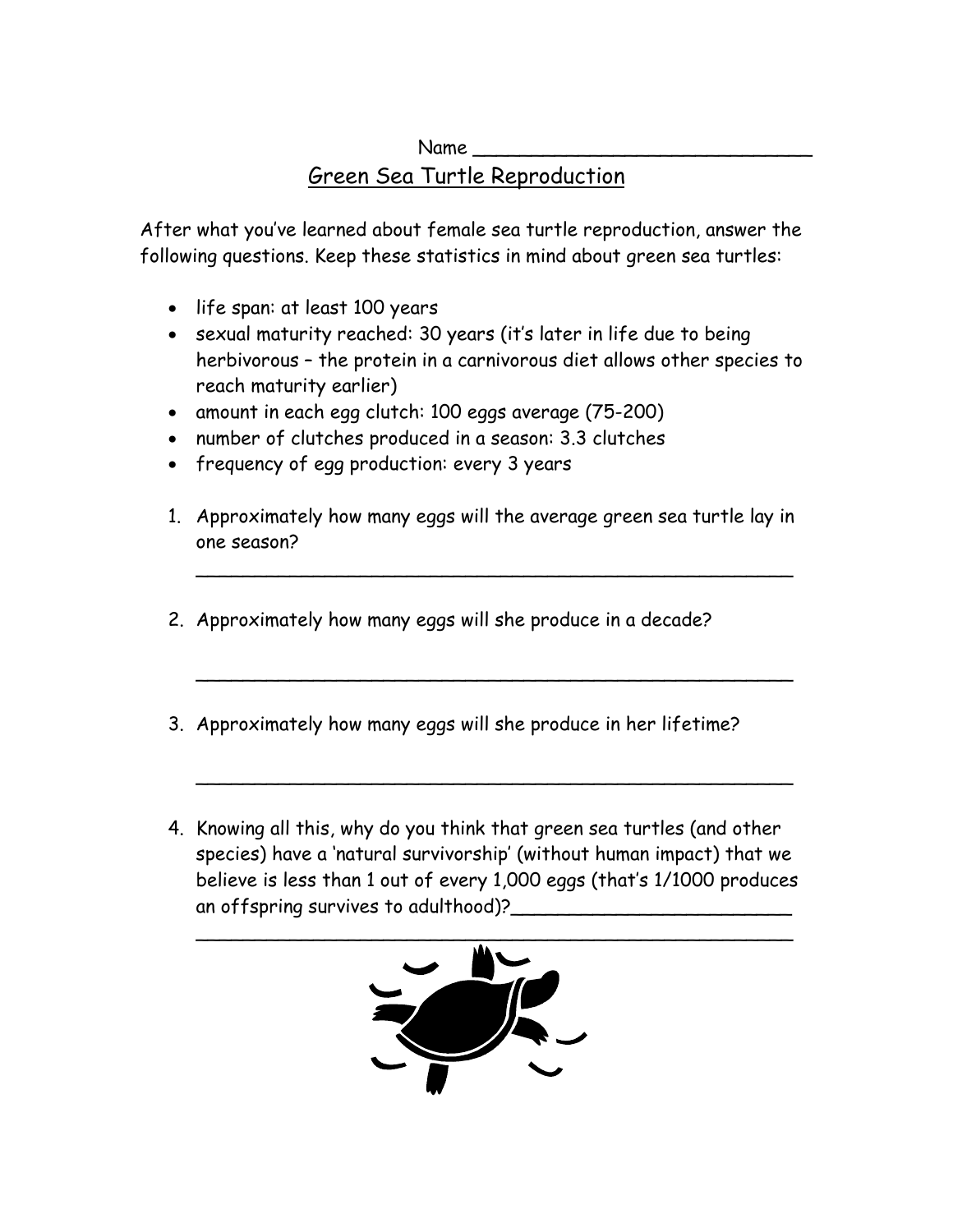# $KEY$  Name  $\frac{1}{2}$

# Green Sea Turtle Reproduction

After what you've learned about female sea turtle reproduction, answer the following questions. Keep these statistics in mind about green sea turtles:

- life span: at least 100 years
- sexual maturity reached: 30 years (it's later in life due to being herbivorous – the protein in a carnivorous diet allows other species to reach maturity earlier)
- amount in each egg clutch: 100 eggs average (75-200)
- number of clutches produced in a season: 3.3 clutches
- frequency of egg production: every 3 years
- 1. Approximately how many eggs will the average green sea turtle lay in one season?

| --- |  |
|-----|--|
|     |  |
|     |  |

2. Approximately how many eggs will she produce in a decade?

 $1000$ 

3. Approximately how many eggs will she produce in her lifetime?



Knowing all this, why do you think that green sea turtles (and other species) have a 'natural survivorship' (without human impact) that we believe is less than 1 out of every 1,000 eggs (that's 1/1000 produces an offspring survives to adulthood)?

so few hatchlings survive to adulthood due to predation, and once they reach adulthood, there are numerous threats to sea turtle survival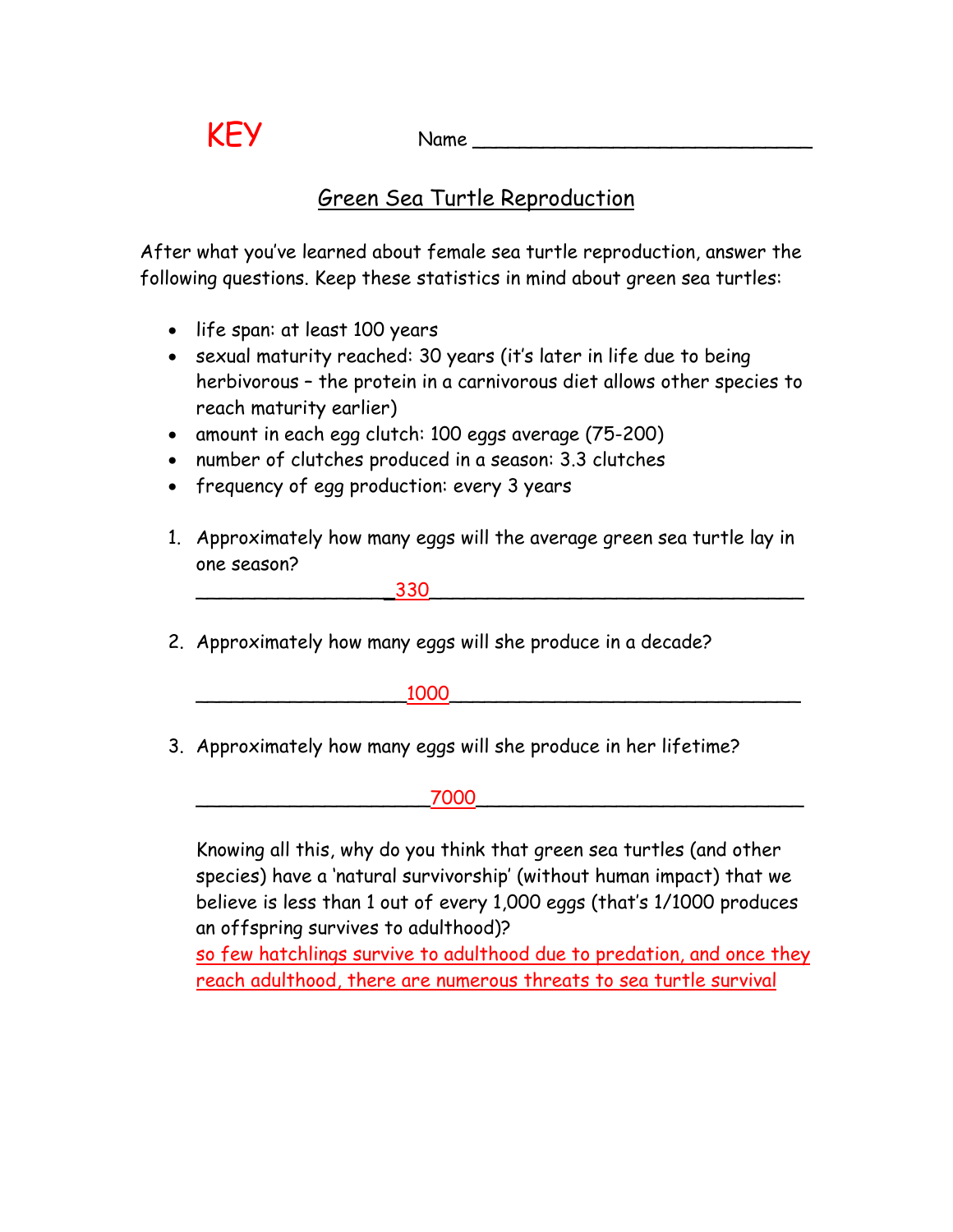#### **Sea Turtles Lesson 5 Satellite Telemetry**

**Objective: To introduce satellite telemetry as a way of tracking sea turtle motility** 

**Materials: folders**

**Procedure:**

• **Describe sea turtle tagging and tracking [http://www.seaturtle.org/documents/Educators\\_Guide.pdf,](http://www.seaturtle.org/documents/Educators_Guide.pdf) page 10**

• **Check out websites that track turtles. Here are some ideas: <http://www.topp.org/> <http://www.seaturtle.org/tracking/> <http://www.seaturtle.org/tracking/images/turtletrax2.jpg> <http://stort.unep-wcmc.org/imaps/indturtles/viewer.htm> <http://www.tourdeturtles.org/alt-index.html> <http://cccturtle.org/satelliteturtles.php> <http://seamap.env.duke.edu/>**

• **Have students use the classroom as an analogy for the ocean by Turtle Tracking in the Classroom [http://www.seaturtle.org/documents/Educators\\_Guide.pdf,](http://www.seaturtle.org/documents/Educators_Guide.pdf) page 12.**

• **Consider adopting a turtle. <http://www.seaturtle.org/adopt/> <https://www.propeninsula.org/adopt/1.html>**

• **Set up a weekly tracking system for a live turtle, perhaps one you have adopted, like the activity here: [http://www.seaturtle.org/documents/Educators\\_Guide.pdf](http://www.seaturtle.org/documents/Educators_Guide.pdf) , page 10.** 

**Independent Practice: Study vocabulary. Make sure all papers in folder are completed.**

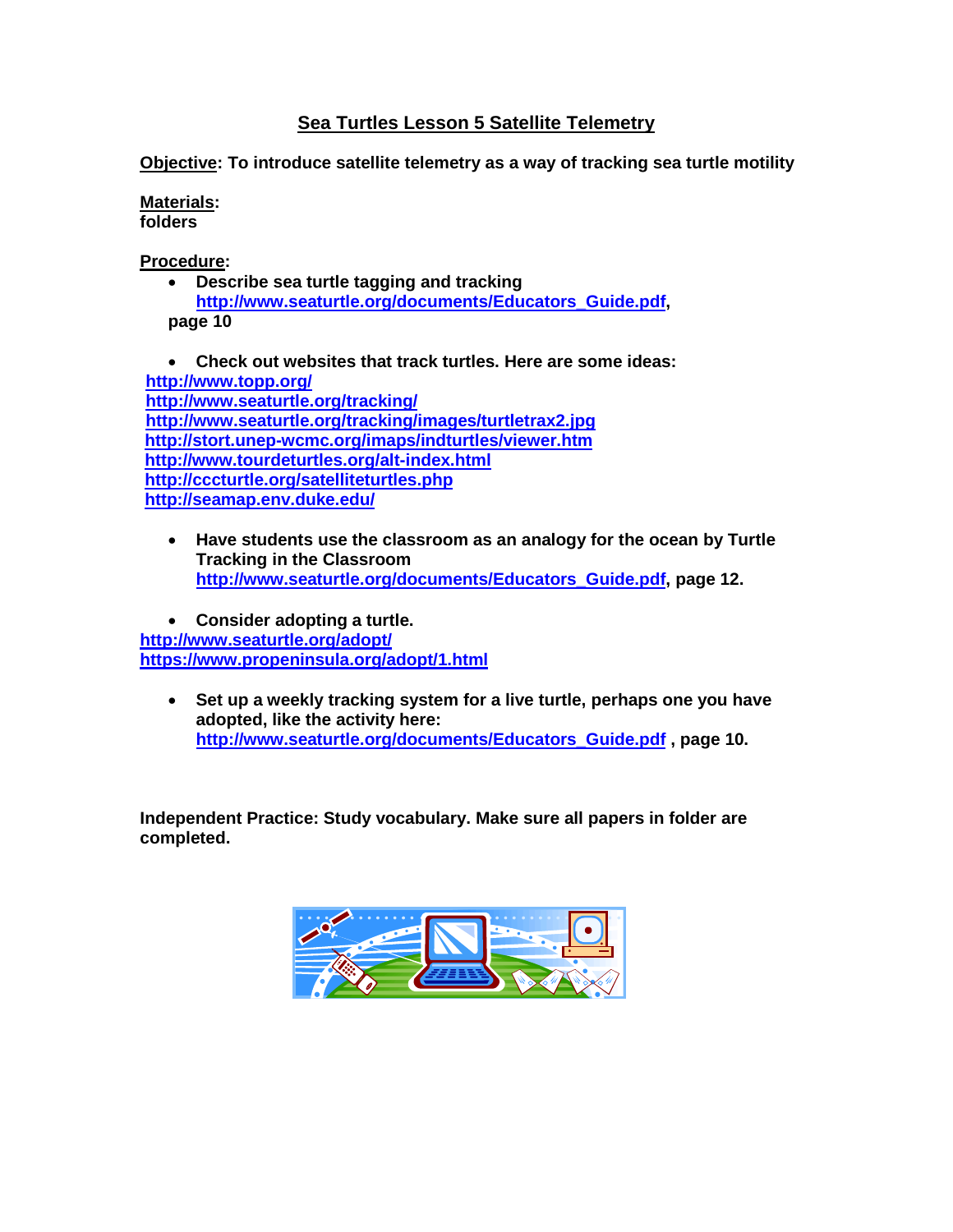#### **Sea Turtles Lesson 6 Threats**

**Objective: To inform students as to what threatens the world's sea turtles** 

**Materials: Folders Prepare for the Game of Life [http://www.nmfs.noaa.gov/pr/pdfs/education/kids\\_gameoflife.pdf](http://www.nmfs.noaa.gov/pr/pdfs/education/kids_gameoflife.pdf) Chart paper Markers "Threats to Sea Turtles"**

#### **Procedure:**

- **Play the Game of Life so that students have a better understanding of what it means for a species to be threatened/endangered [http://www.nmfs.noaa.gov/pr/pdfs/education/kids\\_gameoflife.pdf](http://www.nmfs.noaa.gov/pr/pdfs/education/kids_gameoflife.pdf)**
- **Post chart paper. Have students brainstorm a list of all the threats they can think of to sea turtles. Save to add to later.**

• **Share food chain that shows how sea turtles are predators and prey. [http://www.nmfs.noaa.gov/pr/pdfs/education/kids\\_foodchain.pdf](http://www.nmfs.noaa.gov/pr/pdfs/education/kids_foodchain.pdf) (page 1). Introduce the idea of "marine subsidy:" that this marine animal affects the terrestrial habitat.**

- **Inform students of the threats that they did not come up with. See the attached "Threats to Sea Turtles," which comes from many sources credited in the Resource List.**
- **If time allows: Food for Thought activity [http://www.nmfs.noaa.gov/pr/pdfs/education/kids\\_food.pdf](http://www.nmfs.noaa.gov/pr/pdfs/education/kids_food.pdf)**

**Independent Practice: Have students write a list of at least 5 things they, as students, can do to help sea turtles.**

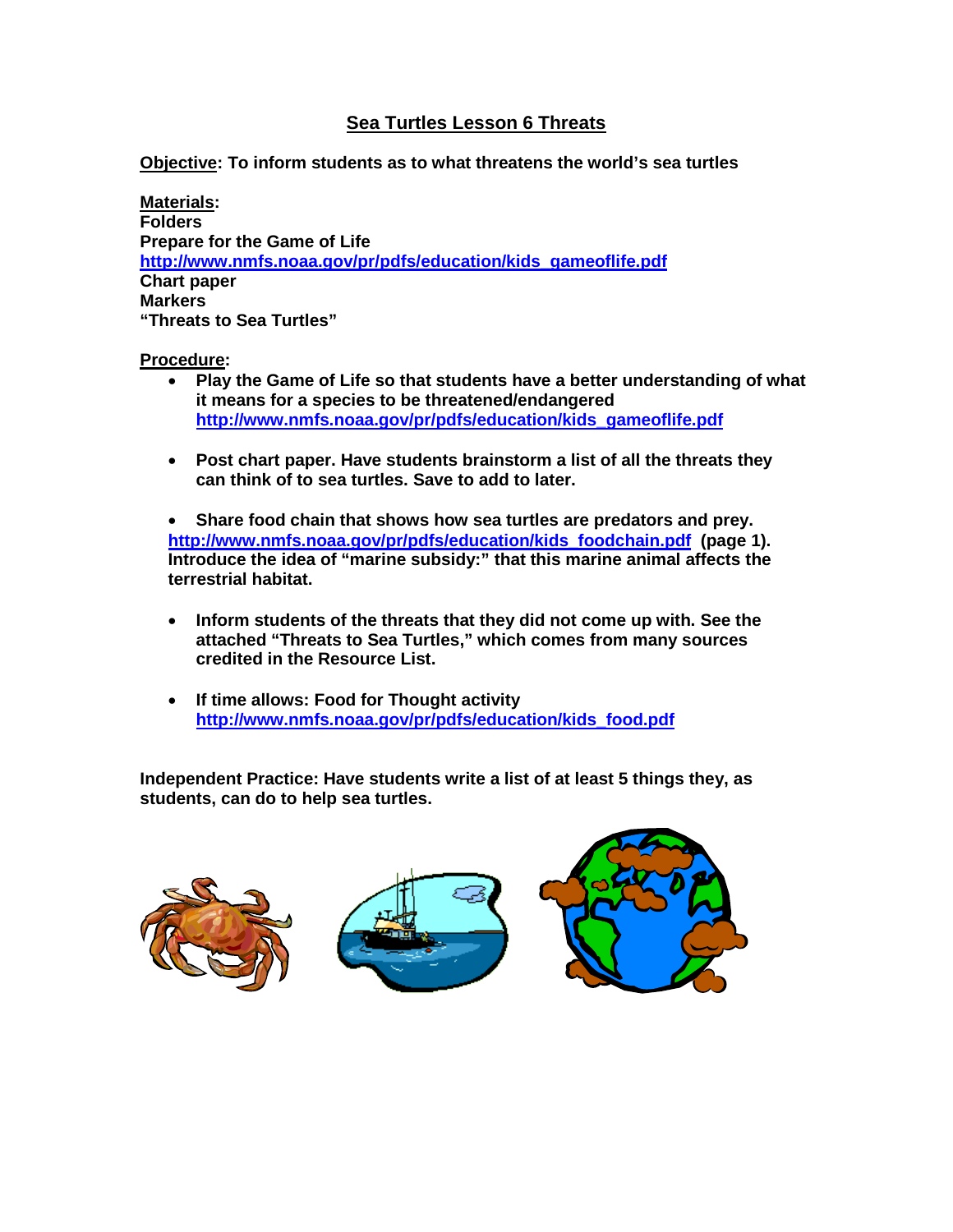

#### **The Struggle for Survival**

Sea turtles have been around for approximately 100 million years, in numbers too large to count. However, within the last 100 years their numbers have dramatically declined, placing all seven species on the IUCN (The World Conservation Union) Red List of Threatened Species. Each year, The IUCN reviews the conservation status of thousands of plants and animals and lists those in danger of extinction on the Red List.

#### **What is Happening to the Sea Turtles?**

It is estimated that only one in thousands will survive to adulthood and reproduce.

#### **Direct threats**

Predation: Until they can make it to the water from the nest, sea turtle hatchlings make a tasty meal for crabs, sea birds, raccoons and foxes, reptiles and ants. As young hatchlings, they are also prey. As adults, their only predators are sharks and killer whales.

Hunting: for food, eggs, shells (jewelry, combs, eyeglass frames), skin

Disease/Sickness: When papilloma tumors develop predominant fibrous tissue, they are called fibropapillomas. Green sea turtles develop fibropapillomas that appear as lobeshaped tumors. These tumors can infect all soft portions of a turtle's body. Tumors grow primarily on the skin, but they can also appear between scales and scutes, in the mouth, on the eyes, and on internal organs. Scientists aren't yet certain what causes fibropapilloma tumors or how they are spread.<http://www.turtles.org/tumour.htm>

Global Warming:

- With melting polar ice caps and rising sea levels, natal beaches are starting to disappear.
- The gender of a sea turtle is determined by the temperature at which the egg incubates. Increasing nest temperatures could result in all female sea turtles, which in and of itself, would cause the extinction of all the species.
- Global warming will also increase water temperatures, changing ocean currents that are critical to migrating turtles, especially baby hatchlings that are mostly transported by the currents into the open ocean thousands of miles from their nesting sites. Warming ocean temperatures are also likely to negatively impact the food resources for sea turtles and virtually all marine species.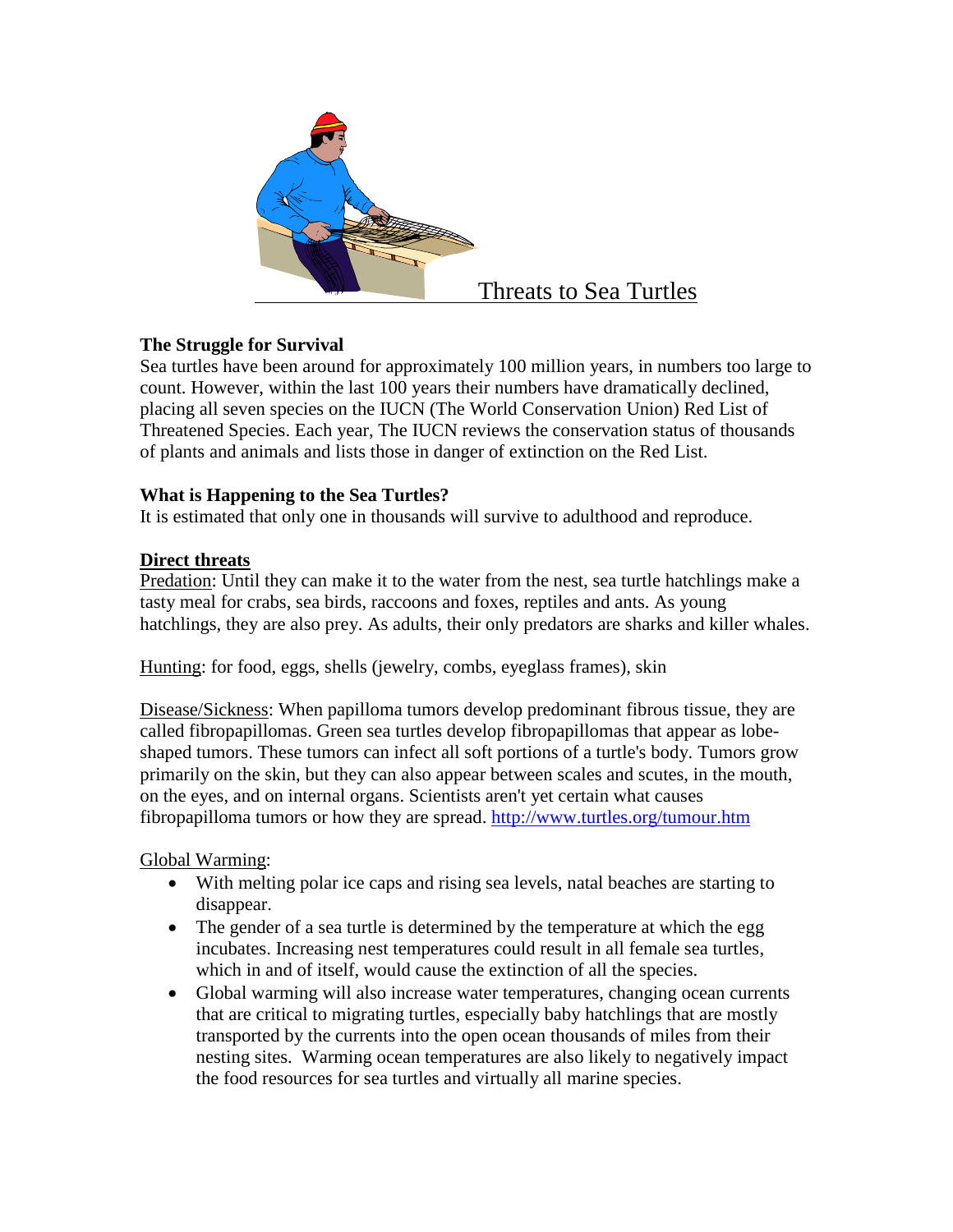#### **Indirect threats**

Commercial Fisheries: Turtles become entangled or ensnared in fishing nets and hooks and drown (called "bycatch").

Trawl fisherman in many countries are required to use a Turtle Excluder Device (TED) to help keep turtles out of their nets. However, not all fishermen use these devices and turtles are still being killed. <http://www.seaturtles.org/article.php?id=985> Longlines: <http://www.seaturtles.org/article.php?id=983>

Habitat Degradation: The destruction of turtle habitats is limiting the ability of turtles to reproduce and repopulate. Turtles return to the same coast on which they hatched to mate and to lay their eggs. If the beach or habitat has changed or is perceived as dangerous, the turtle will abort the eggs at sea. Erosion of beaches is natural, but we are building walls, jetties, and other buildings that prevent the turtles from reaching the beach and nesting. Sometimes eroded sand is replaced with new sand and/or the sand will be compacted to make the beach more erosion-proof. This can also inhibit turtle nesting. Beach traffic (feet or vehicle) can deter and/or destroy nesting sites.

Pollution: Trash, debris, sewage and chemicals are being dumped into our oceans and water ways in alarming quantities. This pollution kills aquatic life. Chemical pollution may be to blame for causing diseases that are killing the turtles. Solid waste pollution can be mistaken for food such as jellyfish, and ingested, blocking the turtle's intestinal tract. Turtles can also become entangled in debris and die.

Lighting: Street, business and residential lighting create a false horizon, and hatching turtles may be drawn inland instead of to the sea. Many of these turtles become prey, dehydrated or road kill. A majority of sea turtle species nest at night, but artificial lights deter adult females from approaching the beach and nesting.

Boating: A sea turtle's shell is not as hard as it seems. It is made of living tissue and is comprised of the turtle's backbone and ribs. Because sea turtles must surface to breathe, they can be hit with passing boat propellers that can slice through the shell or skull. Boaters moving at fast speeds in the water usually do not see the surfacing turtles.

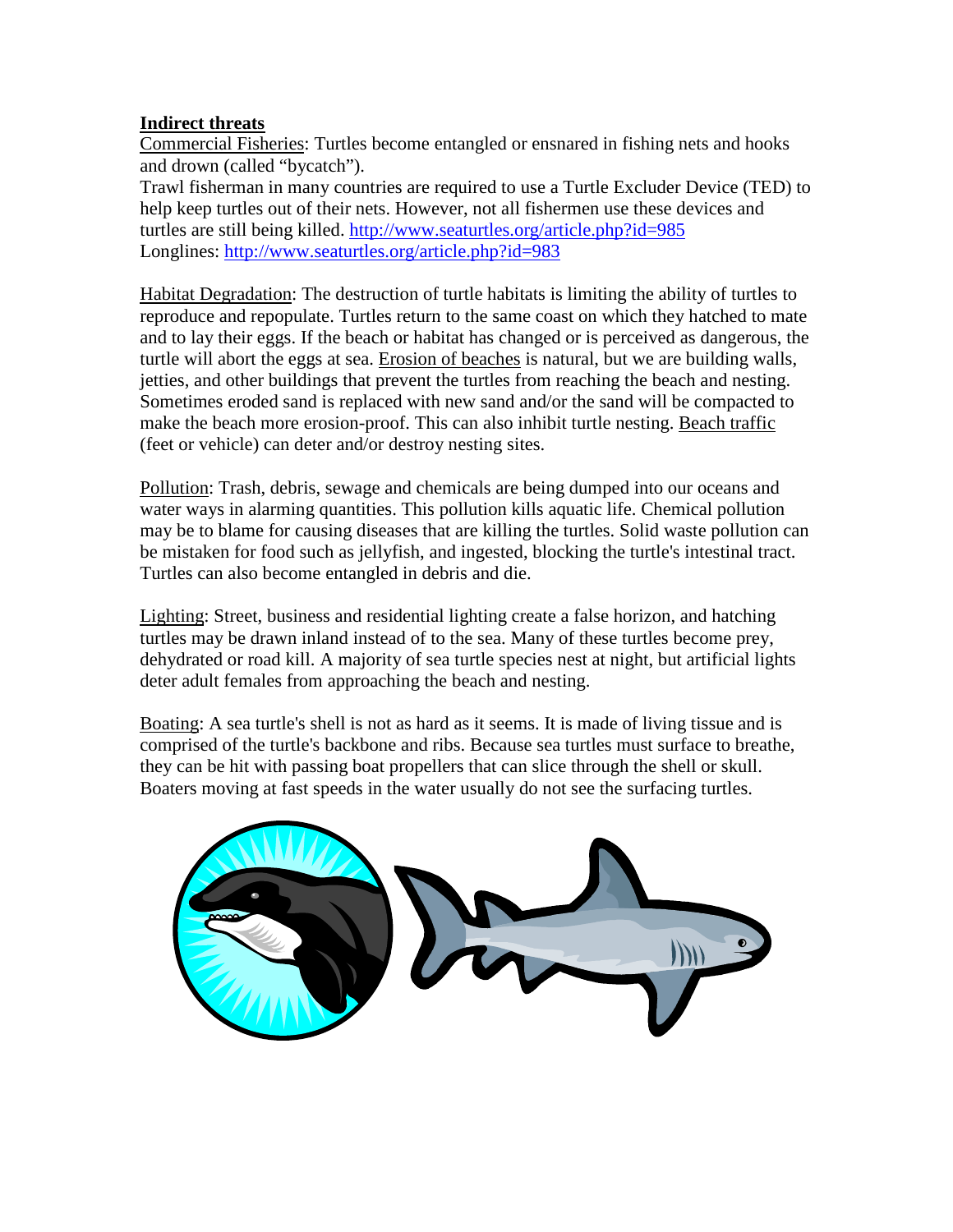



#### **Sea Turtles Lesson 7 How Can We Help?**

**Objective: To inspire students in sea turtle stewardship**

**Materials: Folders Chart paper Markers "How Students Can Help Sea Turtle Conservation"**

**Procedure:**

- **Review the threats to sea turtles.**
- **Have a short discussion on why saving sea turtles is important. Beyond the obvious: [http://nationalzoo.si.edu/ConservationAndScience/AquaticEcosystems/Se](http://nationalzoo.si.edu/ConservationAndScience/AquaticEcosystems/SeaTurtles/) [aTurtles/](http://nationalzoo.si.edu/ConservationAndScience/AquaticEcosystems/SeaTurtles/)**
- **Share with them what some adults are doing to help. One possibility: [http://www.signonsandiego.com/uniontrib/20060530/news\\_1n30turtle.html](http://www.signonsandiego.com/uniontrib/20060530/news_1n30turtle.html)**
- **Have students pair to share their list of 5 things they can do to help sea turtles. Then, share with another partnership.**
- **After, chart on the chart paper a list of all that the class members brainstormed. Decide as a class which items to pursue. Create a class plan to follow through. See list of "How Students Can Help Sea Turtle Conservation" for ideas, big and small, to consider. Work on your action items for the remainder of the school year (and beyond?).**
- **Revisit the KWL chart from the first lesson to chart what the students LEARNED in the L column.**

**Independent Practice: Have students straighten/complete items in folder and study vocabulary for assessment the next school day.**

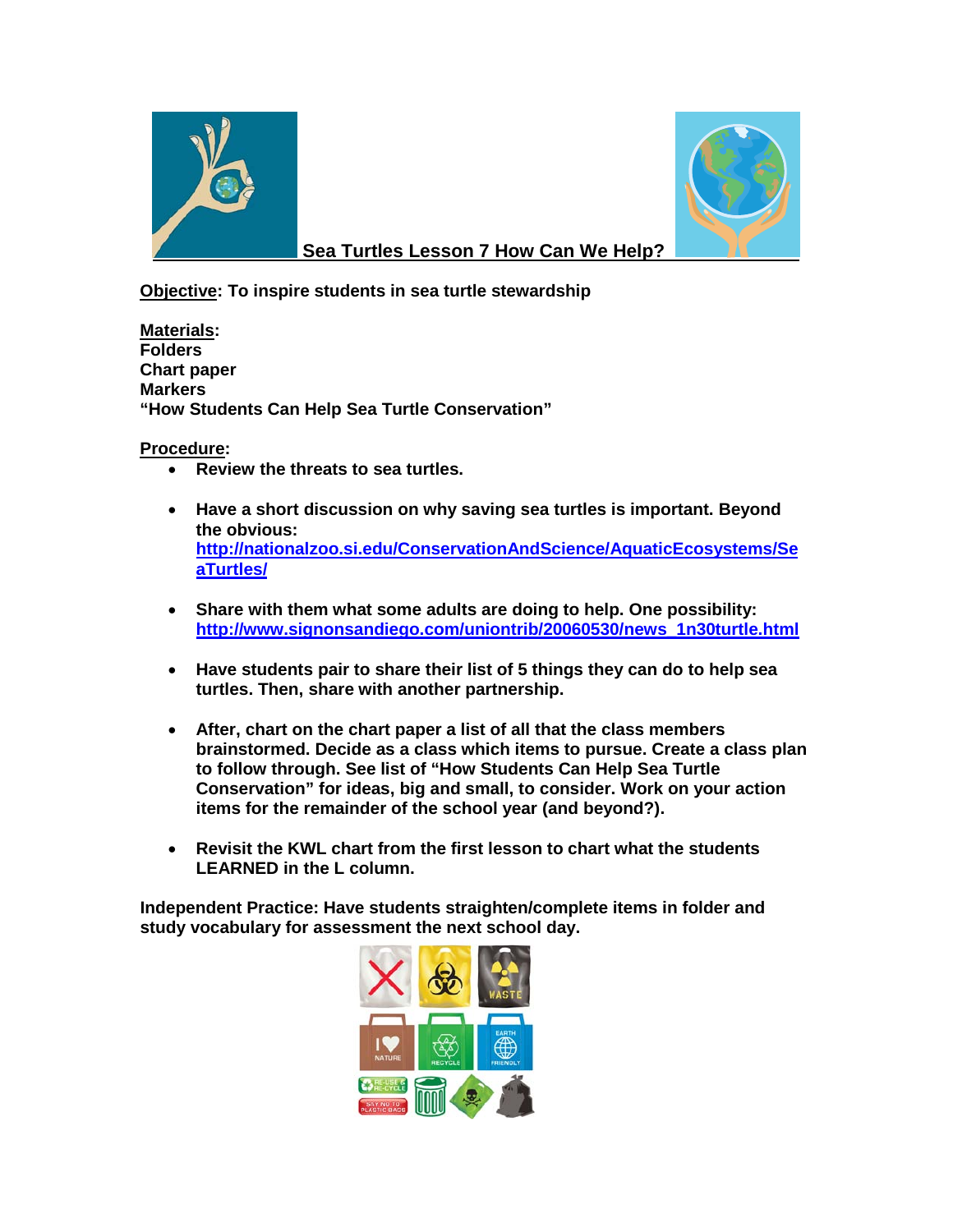

- Write letters to legislators, seafood distributors/purchasers to request they only buy fish from folks who are promoting responsible fishing practices.
- Paint murals at school and/or in the community to spread the word about sea turtle conservation.
- Create a class book for internal/external publication about the plight of sea turtles.<http://drawsketch.about.com/library/bl-step-turtle.htm> will help with teaching students how to draw a sea turtle.
- Adopt a turtle. See Resource List for some organizations which use the money from these adoptions for sea turtle conservation.
- Volunteer at a local conservation organization. If you live near a coastline, consider volunteering at a sea turtle camp or joining/forming a sea turtle protection brigade. [www.wildcoast.net](http://www.wildcoast.net/) has advice on how to get started.
- Stay educated about issues effecting sea turtles and inform others of what you learn.
- Pick up after yourself and the next time you are at the beach, spend some time cleaning trash off the sand. Even if you live far from the ocean, please don't litter as plastic is carried downstream in rivers into the ocean, often far away.
- Use cloth bags and try your best never to use plastic bags. If you do, reuse them.
- Celebrate without using helium balloons, which have the same affect on sea turtles as plastic bags when they float down into the ocean – the turtles think they are food, eat them, and die. If staff members at your school use balloons in school activities, convince them to find some other way to make merry that won't be a threat to wildlife.
- Eat local seafood caught responsibly. Ask your food server in restaurants how the fish was caught. Do not order fish that was caught on long-lines or by trawlers without TEDs.
- Do not eat sea turtle products and protest places that have them to order.
- Report the illegal trade of sea turtle products to the appropriate authorities. In Mexico: 01800-7703372. In the USA, Michelle Zetwo, 619-557-5494.
- Don't ever buy products that contain parts of sea turtles.
- Reduce, reuse and re-cycle.
- When you do throw items away, be responsible. Be aware what you put down the drain (does it go to the waste treatment plant or into the sewer which leads to the ocean?). Dispose properly of batteries, cleaners, oils, paints, etc.
- Reduce your carbon footprint by walking, cycling, skateboarding, etc.
- Make purchases of items with little waste.
- Encourage adults to use less energy and less water in all ways.
- Plant a native tree.
- If you have occasion to see sea turtles, leave them alone! Don't feed them, or touch them. Just enjoy their beauty from afar.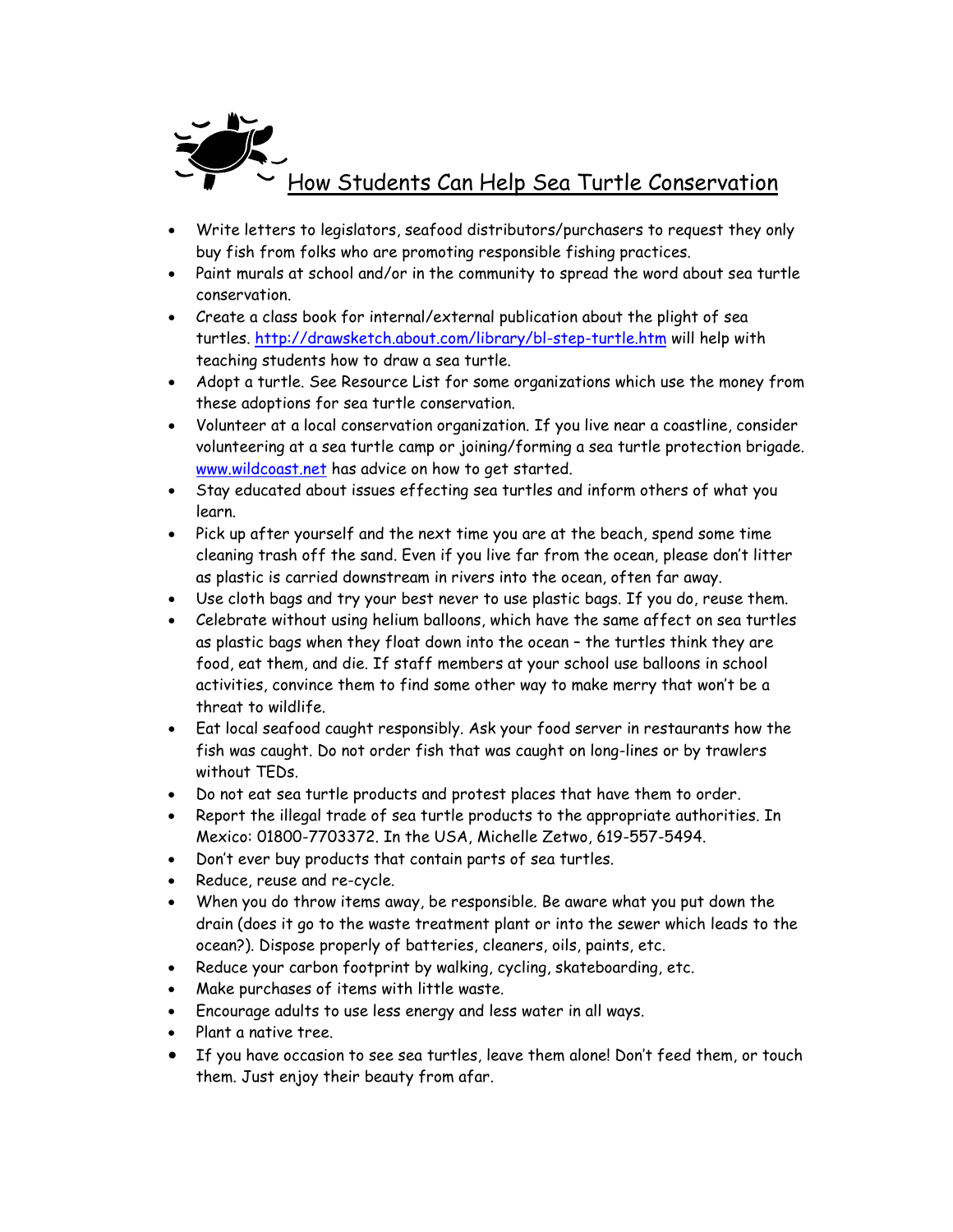## **Ocean Literacy**

The Essential Principles and Fundamental Concepts of Ocean Sciences

#### **1. The Earth has one big ocean with many features.**

**a.** The ocean is the dominant physical feature on our planet Earth - covering approximately 70% of the planet's surface. There is one ocean with many ocean basins, such as the North Pacific, South Pacific, North Atlantic, South Atlantic, Indian and Arctic.

**d.** Sea level is the average height of the ocean relative to the land, taking into account the differences caused by tides. Sea level changes as plate tectonics cause the volume of ocean basins and the height of the land to change. It changes as ice caps on land melt or grow. It also changes as sea water expands and contracts when ocean water warms and cools.

**g.** The ocean is connected to major lakes, watersheds and waterways because all major watersheds on Earth drain to the ocean. Rivers and streams transport nutrients, salts, sediments and pollutants from watersheds to estuaries and to the ocean. **h.** Although the ocean is large, it is finite and resources are limited.

#### **2. The ocean and life in the ocean shape the features of the Earth.**

**d.** Sand consists of tiny bits of animals, plants, rocks and minerals. Most beach sand is eroded from land sources and carried to the coast by rivers, but sand is also eroded from coastal sources by surf. Sand is redistributed by waves and coastal currents seasonally. **e.** The ocean dominates the Earth's carbon cycle. Half the primary productivity on Earth takes place in the sunlit layers of the ocean and the ocean absorbs roughly half of all carbon dioxide added to the atmosphere.

#### **4. The ocean makes Earth habitable.**

**b.** The first life is thought to have started in the ocean. The earliest evidence of life is found in the ocean.

#### **5. The ocean supports a great diversity of life and ecosystems.**

**a.** Ocean life ranges in size from the smallest virus to the largest animal that has lived on Earth, the blue whale.

**b.** Most life in the ocean exists as microbes. Microbes are the most important primary producers in the ocean. Not only are they the most abundant life form in the ocean, they have extremely fast growth rates and life cycles.

**c.** Some major groups are found exclusively in the ocean. The diversity of major groups of organisms is much greater in the ocean than on land.

**d.** Ocean biology provides many unique examples of life cycles, adaptations and important relationships among organisms (such as symbiosis, predator-prey dynamics and energy transfer) that do not occur on land.

**e.** The ocean is three-dimensional, offering vast living space and diverse habitats from the surface through the water column to the seafloor. Most of the living space on Earth is in the ocean.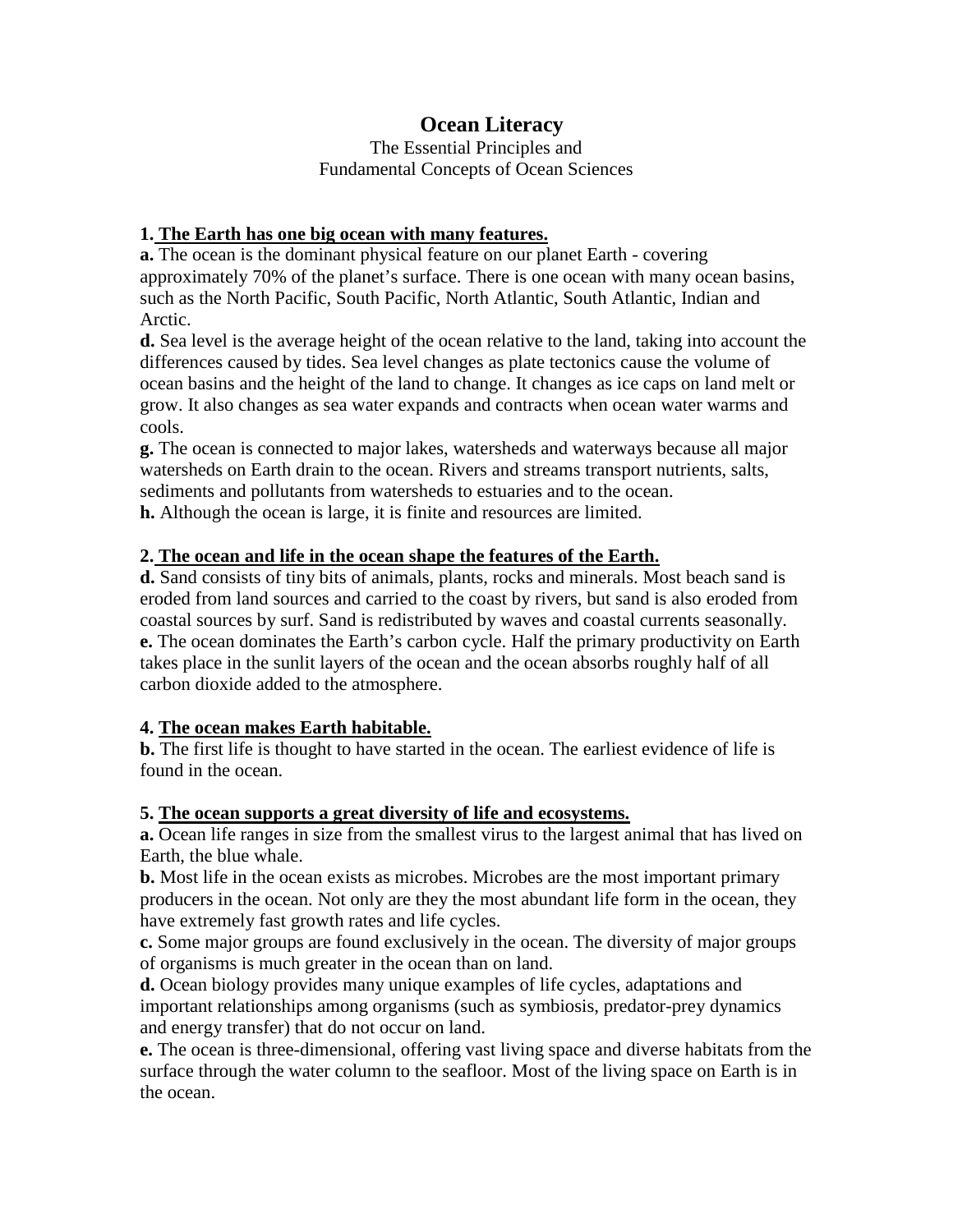**f.** Ocean habitats are defined by environmental factors. Due to interactions of abiotic factors such as salinity, temperature, oxygen, pH, light, nutrients, pressure, substrate and circulation, ocean life is not evenly distributed temporally or spatially, i.e., it is "patchy." Some regions of the ocean support more diverse and abundant life than anywhere on Earth, while much of the ocean is considered a desert.

#### **6. The ocean and humans are inextricably interconnected.**

**a.** The ocean affects every human life. It supplies freshwater (most rain comes from the ocean) and nearly all Earth's oxygen. It moderates the Earth's climate, influences our weather, and affects human health.

**b.** From the ocean we get foods, medicines, and mineral and energy resources. In addition, it provides jobs, supports our nation's economy, serves as a highway for transportation of goods and people, and plays a role in national security.

**c.** The ocean is a source of inspiration, recreation, rejuvenation and discovery. It is also an important element in the heritage of many cultures.

**d.** Much of the world's population lives in coastal areas.

**e.** Humans affect the ocean in a variety of ways. Laws, regulations and resource management affect what is taken out and put into the ocean. Human development and activity leads to pollution (such as point source, non-point source, and noise pollution) and physical modifications (such as changes to beaches, shores and rivers). In addition, humans have removed most of the large vertebrates from the ocean.

**f.** Coastal regions are susceptible to natural hazards (such as tsunamis, hurricanes, cyclones, sea level change, and storm surges).

**g.** Everyone is responsible for caring for the ocean. The ocean sustains life on Earth and humans must live in ways that sustain the ocean. Individual and collective actions are needed to effectively manage ocean resources for all.

#### **7. The ocean is largely unexplored.**

**a.** The ocean is the last and largest unexplored place on Earth—less than 5% of it has been explored. This is the great frontier for the next generation's explorers and researchers, where they will find great opportunities for inquiry and investigation. **b.** Understanding the ocean is more than a matter of curiosity.

Exploration, inquiry and study are required to better understand ocean systems and processes.

**c.** Over the last 40 years, use of ocean resources has increased significantly, therefore, the future sustainability of ocean resources depends on our understanding of those resources and their potential and limitations.

**d.** New technologies, sensors and tools are expanding our ability to explore the ocean. Ocean scientists are relying more and more on satellites, drifters, buoys, subsea observatories and unmanned submersibles.

**e.** Use of mathematical models is now an essential part of ocean sciences. Models help us understand the complexity of the ocean and of its interaction with Earth's climate. They process observations and help describe the interactions among systems.

**f.** Ocean exploration is truly interdisciplinary. It requires close collaboration among biologists, chemists, climatologists, computer programmers, engineers, geologists, meteorologists, and physicists, and new ways of thinking.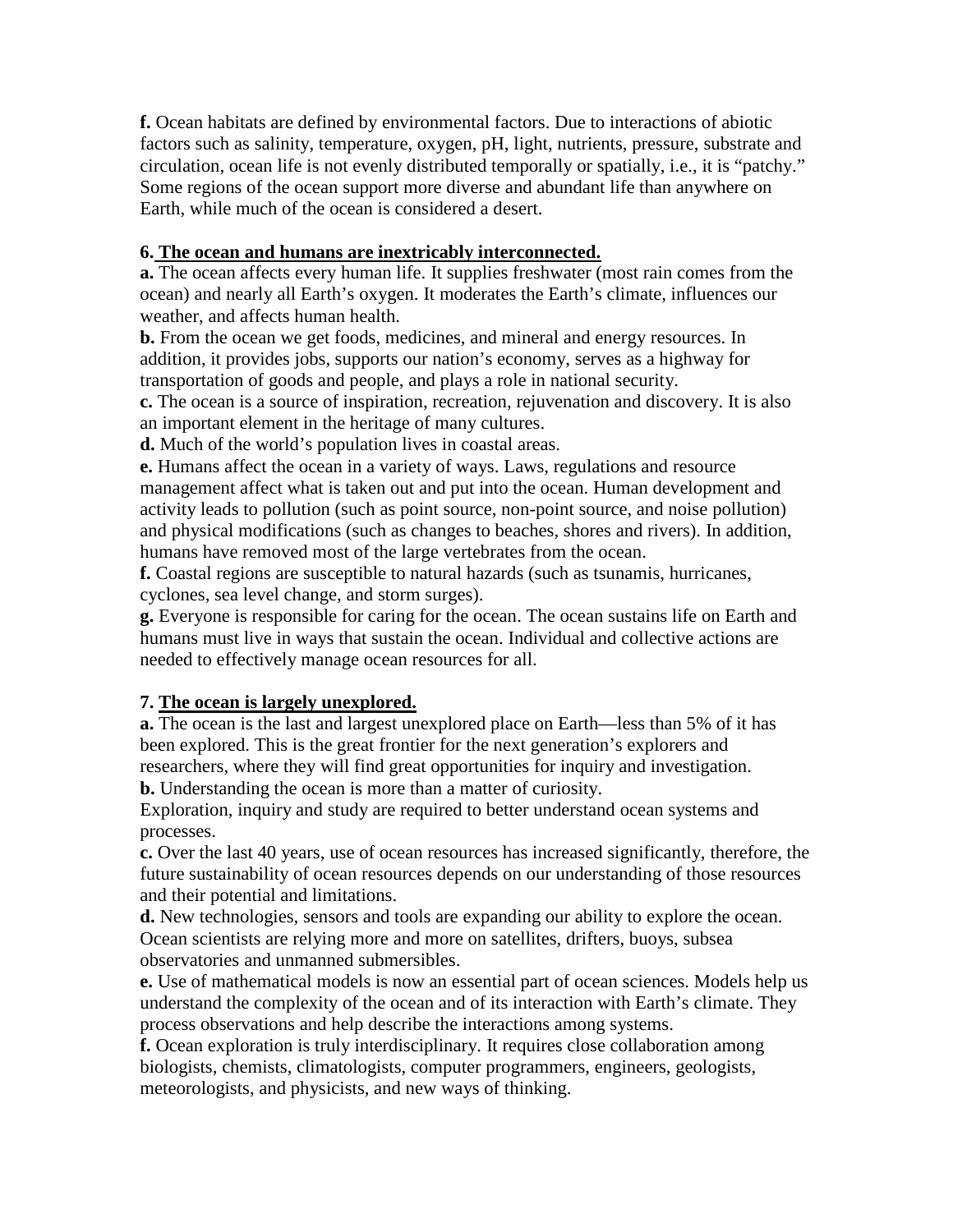

#### Shaping Earth's Surface

2. Topography is reshaped by the weathering of rock and soil and by the transportation and deposition of sediment. As a basis for understanding this concept:

b. Students know rivers and streams are dynamic systems that erode, transport sediment, change course, and flood their banks in natural and recurring patterns.

#### Energy in the Earth System

4. Many phenomena on Earth's surface are affected by the transfer of energy through radiation and convection currents. As a basis for understanding this concept:

a. Students know the sun is the major source of energy for phenomena on Earth's surface; it powers winds, ocean currents, and the water cycle. b. Students know solar energy reaches Earth through radiation, mostly in the form of visible light.

#### Ecology (Life Sciences)

5. Organisms in ecosystems exchange energy and nutrients among themselves and with the environment. As a basis for understanding this concept:

a. Students know energy entering ecosystems as sunlight is transferred by producers into chemical energy through photosynthesis and then from organism to organism through food webs.

b. Students know matter is transferred over time from one organism to others in the food web and between organisms and the physical environment.

c. Students know populations of organisms can be categorized by the functions they serve in an ecosystem.

d. Students know different kinds of organisms may play similar ecological roles in similar biomes.

e. Students know the number and types of organisms an ecosystem can support depends on the resources available and on abiotic factors, such as quantities of light and water, a range of temperatures, and soil composition.

#### Resources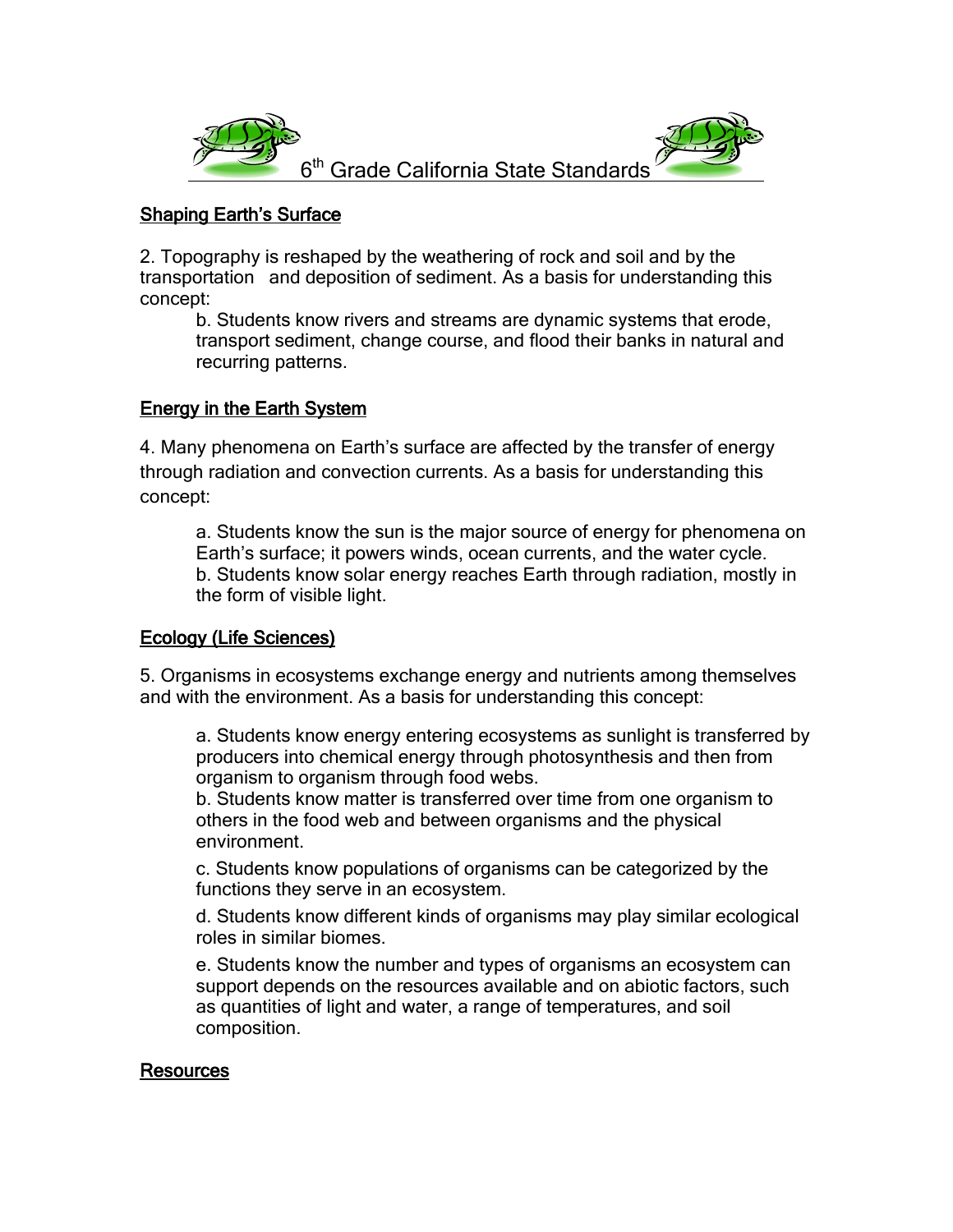6. Sources of energy and materials differ in amounts, distribution, usefulness, and the time required for their formation. As a basis for understanding this concept:

a. Students know the utility of energy sources is determined by factors that are involved in converting these sources to useful forms and the consequences of the conversion process.

b. Students know different natural energy and material resources, including air, soil, rocks, minerals, petroleum, fresh water, wildlife, and forests, and know how to classify them as renewable or nonrenewable.

c. Students know the natural origin of the materials used to make common objects.

#### Investigation and Experimentation

- 7. Scientific progress is made by asking meaningful questions and conducting careful investigations. As a basis for understanding this concept and addressing the content in the other three strands, students should develop their own questions and perform investigations. Students will:
	- a. Develop a hypothesis.

b. Select and use appropriate tools and technology (including calculators, computers, balances, spring scales, microscopes, and binoculars) to perform tests, collect data, and display data.

c. Construct appropriate graphs from data and develop qualitative statements about the relationships between variables.

d. Communicate the steps and results from an investigation in written reports and oral presentations.

e. Recognize whether evidence is consistent with a proposed explanation.

g. Interpret events by sequence and time from natural phenomena (e.g., the relative ages of rocks and intrusions).

h. Identify changes in natural phenomena over time without manipulating the phenomena (e.g., a tree limb, a grove of trees, a stream, a hillslope).

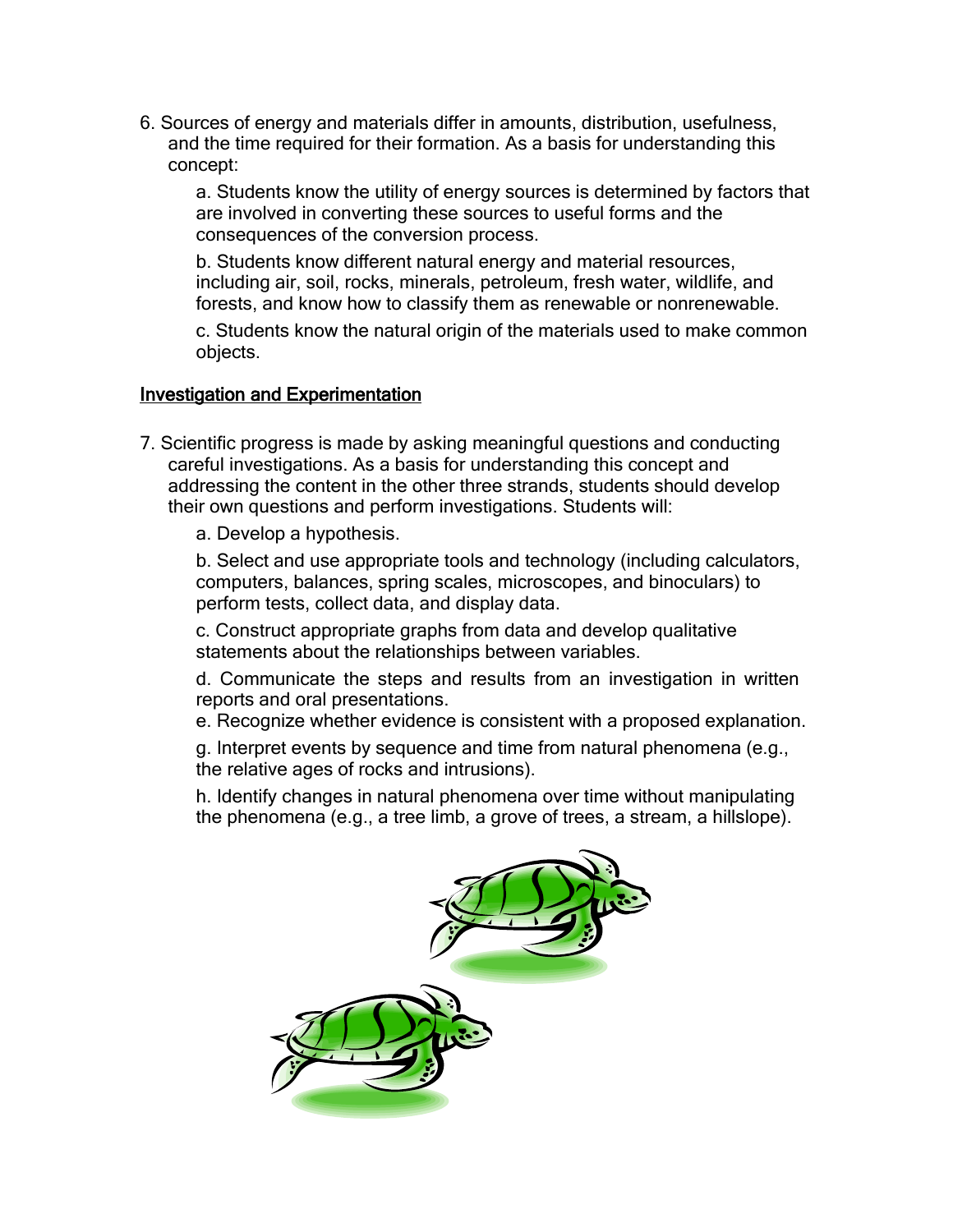

#### Sea Turtle Resource List – Credits

General Information:

<http://www.seaturtle.org/>

<http://www.nmfs.noaa.gov/pr/species/turtles/green.htm>

<http://www.seaturtles.org/>

<http://oceanservice.noaa.gov/education/>

[http://www.cccturtle.org](http://www.cccturtle.org/)

<http://ecos.fws.gov/speciesProfile/profile/speciesProfile.action?spcode=C00S>

<http://accstr.ufl.edu/>

[http://www.wildcoast.net/site/index.php?option=com\\_content&task=view&id=228&Ite](http://www.wildcoast.net/site/index.php?option=com_content&task=view&id=228&Itemid=136)  $mid=136$ 

<http://swfsc.noaa.gov/textblock.aspx?Division=PRD&id=1226&ParentMenuId=212> <http://earthtrust.org/wlcurric/turtles.html>

<http://www.bbc.co.uk/nature/animals/conservation/turtles/>

#### Adoption:

<http://www.seaturtle.org/adopt/> <https://www.propeninsula.org/adopt/1.html>

Children's Books:

*[The Book of Honu: Enjoying and Learning About Hawaii's Sea Turtles \(A Latitude 20](http://www.amazon.com/Book-Honu-Enjoying-Learning-Latitude/dp/0824831276/ref=sr_1_18?ie=UTF8&s=books&qid=1248978002&sr=1-18)  [Book\)](http://www.amazon.com/Book-Honu-Enjoying-Learning-Latitude/dp/0824831276/ref=sr_1_18?ie=UTF8&s=books&qid=1248978002&sr=1-18)* by Peter Bennett and Ursula Keuper-Bennett *Carolina's Story* by Donna Rathmell *Do You Know Where Sea Turtles Go?* By Paul Lowery *Endangered Sea Turtles (Earth's Endangered Animals)* by Bobbie Kalman *Interrupted Journey: Saving Endangered Sea Turtles* by Kathryn Lasky *[Into the Sea](http://www.amazon.com/Into-Sea-Brenda-Z-Guiberson/dp/0805064818/ref=sr_1_5?ie=UTF8&s=books&qid=1248977807&sr=1-5)* by Brenda Z. Guiberson and Alix Berenzy *The Life Cycle of a Sea Turtle* by Bobbie Kalman *One Tiny Turtle: Read and Wonder* by Nicola Davies *[Saving Sea Turtles \(Leveled Readers\)](http://www.amazon.com/Saving-Sea-Turtles-Leveled-Readers/dp/0618295984/ref=sr_1_12?ie=UTF8&qid=1248976630&sr=8-12)* by Amy Edgar *[Sea Turtle Journey: The Story of a Loggerhead Turtle \(Smithsonian Oceanic](http://www.amazon.com/Sea-Turtle-Journey-Loggerhead-Smithsonian/dp/1568991908/ref=sr_1_8?ie=UTF8&qid=1248976630&sr=8-8)  [Collection\)](http://www.amazon.com/Sea-Turtle-Journey-Loggerhead-Smithsonian/dp/1568991908/ref=sr_1_8?ie=UTF8&qid=1248976630&sr=8-8)* by Lorraine A. Jay and Katie Lee *Sea Turtles* by Gail Gibbons *Sea Turtles* by Margaret Rustad *[Sea Turtles \(Bridgestone Books, World of Reptiles\)](http://www.amazon.com/Turtles-Bridgestone-Books-World-Reptiles/dp/0736854231/ref=sr_1_10?ie=UTF8&qid=1248976630&sr=8-10)* by Glaser, Jason, Collins, and Tami *[Sea Turtles: A Complete Guide to Their Biology, Behavior, and Conservation](http://www.amazon.com/Sea-Turtles-Complete-Behavior-Conservation/dp/0801880076/ref=sr_1_2?ie=UTF8&s=books&qid=1248977807&sr=1-2)* by James R. Spotila *Sea Turtles (Early Bird Nature Books)* by Frank L. Staub *[Sea Turtles \(Naturebooks Underwater Life\)](http://www.amazon.com/Sea-Turtles-Naturebooks-Underwater-Life/dp/1567661882/ref=sr_1_16?ie=UTF8&qid=1248976630&sr=8-16)* by Don Patton *Sea Turtles (Our Wild World)* by Lorraine Jay *Sea Turtles (True Book)* by Emilie U. Lepthien *Sea Turtles (Undersea Encounters)* by Mary Jo Rhodes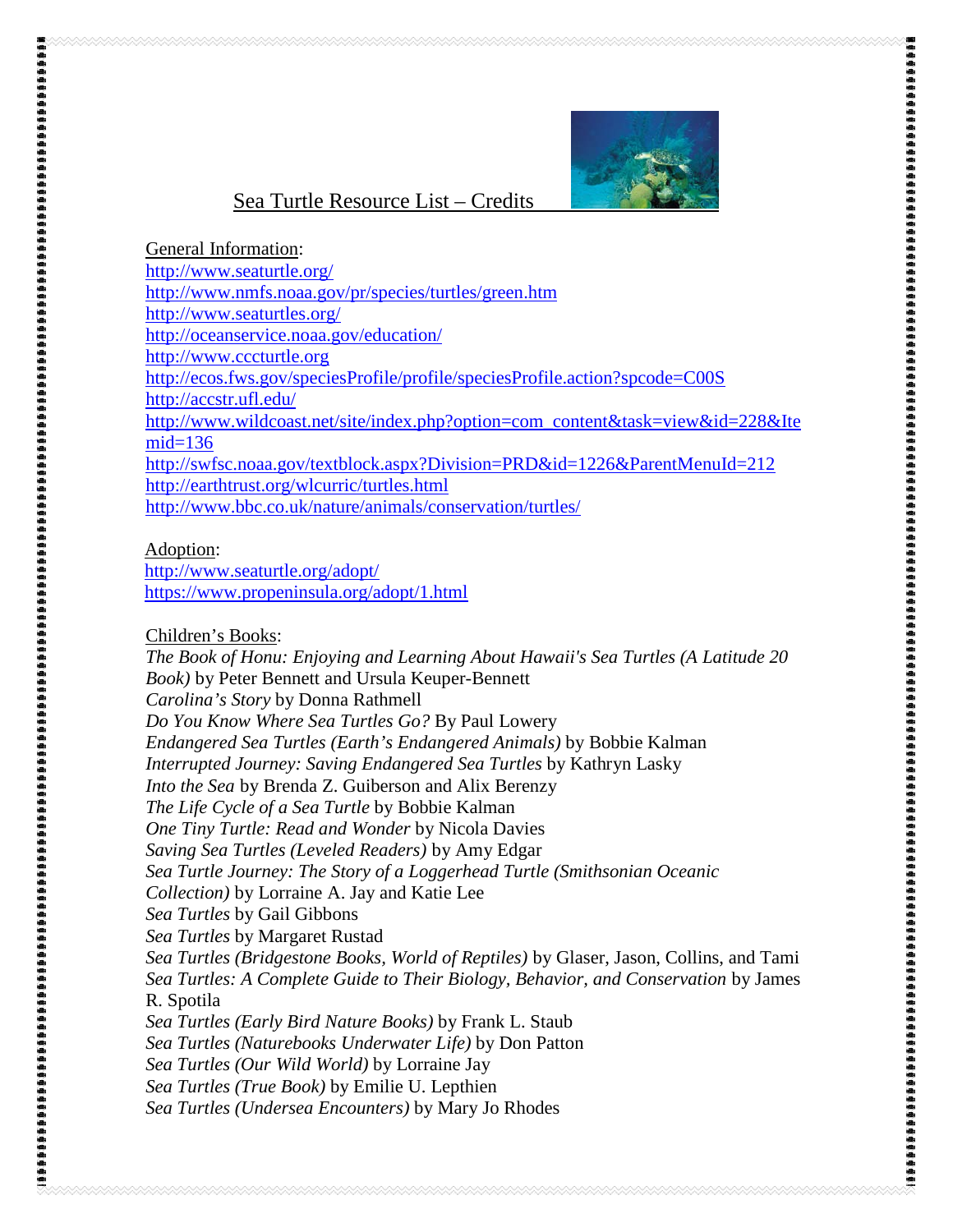*[So excellent a fishe: A natural history of sea turtles \(Doubleday Anchor natural history](http://www.amazon.com/So-excellent-fishe-natural-Doubleday/dp/0385043015/ref=sr_1_22?ie=UTF8&s=books&qid=1248978002&sr=1-22)  [book\)](http://www.amazon.com/So-excellent-fishe-natural-Doubleday/dp/0385043015/ref=sr_1_22?ie=UTF8&s=books&qid=1248978002&sr=1-22)* by Archie Fairly Carr

#### Climate Change:

<http://www.pbs.org/kqed/oceanadventures/educators/amazon/climateconundrum.html>

Cold Stunning:

[http://www.riverheadfoundation.org/mediacenter/detail.asp?briefing\\_id=46](http://www.riverheadfoundation.org/mediacenter/detail.asp?briefing_id=46)

Coloring Book:

[http://www.oceanconservancy.org/site/DocServer/seaTurtleColoringBook.pdf?docID=4](http://www.oceanconservancy.org/site/DocServer/seaTurtleColoringBook.pdf?docID=481) [81](http://www.oceanconservancy.org/site/DocServer/seaTurtleColoringBook.pdf?docID=481)

<http://galveston.ssp.nmfs.gov/kidstuff/ColorBook.pdf>

[http://www.oceana.org/fileadmin/oceana/uploads/reports/TurtleTalks\\_en.pdf](http://www.oceana.org/fileadmin/oceana/uploads/reports/TurtleTalks_en.pdf)

Computer screen wallpaper/photo images:

<http://www.snap-shot.com/wallpaper/ocean.htm>

[http://animals.nationalgeographic.com/animals/photos/sea-turtles/hawksbill-](http://animals.nationalgeographic.com/animals/photos/sea-turtles/hawksbill-turtle_image.html)

[turtle\\_image.html](http://animals.nationalgeographic.com/animals/photos/sea-turtles/hawksbill-turtle_image.html)

<http://www.myxer.com/wallpaper:1493059/>

[http://pulsarmedia.eu/r\\_life\\_in\\_ocean\\_&\\_sea\\_wallpapers\\_1\\_sea\\_turtle\\_1024x768\\_wall](http://pulsarmedia.eu/r_life_in_ocean_&_sea_wallpapers_1_sea_turtle_1024x768_wallpaper_12362.html) [paper\\_12362.html](http://pulsarmedia.eu/r_life_in_ocean_&_sea_wallpapers_1_sea_turtle_1024x768_wallpaper_12362.html)

<http://www.montereybayaquarium.org/newsletter/wallpaper.aspx>

<http://usasearch.gov/search?v%3Aproject=firstgov-noaa-images&query=sea+turtle>

Conservation:

<http://nationalzoo.si.edu/ConservationAndScience/AquaticEcosystems/SeaTurtles/> [http://marinediscovery.arizona.edu/lessonsF00/brittle\\_stars/2.html](http://marinediscovery.arizona.edu/lessonsF00/brittle_stars/2.html)

Fact Sheets:

<http://www.nmfs.noaa.gov/pr/education/turtles.htm> <http://seaturtles.org/article.php?list=type&type=14> [http://assets.panda.org/downloads/marine\\_turtles\\_factsheet2006.pdf](http://assets.panda.org/downloads/marine_turtles_factsheet2006.pdf) <http://animals.nationalgeographic.com/animals/reptiles/green-turtle.html> <http://www.fws.gov/northflorida/SeaTurtles/turtle-facts-index.htm>

Fibropapilloma tumors: <http://www.turtles.org/sickbay.htm>

<http://www.turtles.org/tumour.htm>

Games:

[http://seaturtles.live.radicaldesigns.org/downloads/pg\\_16-17\\_TURLE\\_GAME.pdf](http://seaturtles.live.radicaldesigns.org/downloads/pg_16-17_TURLE_GAME.pdf) <http://www.euroturtle.org/game/gboard.htm>

Guides:

<http://www.seaworld.org/animal-info/info-books/sea-turtle/index.htm>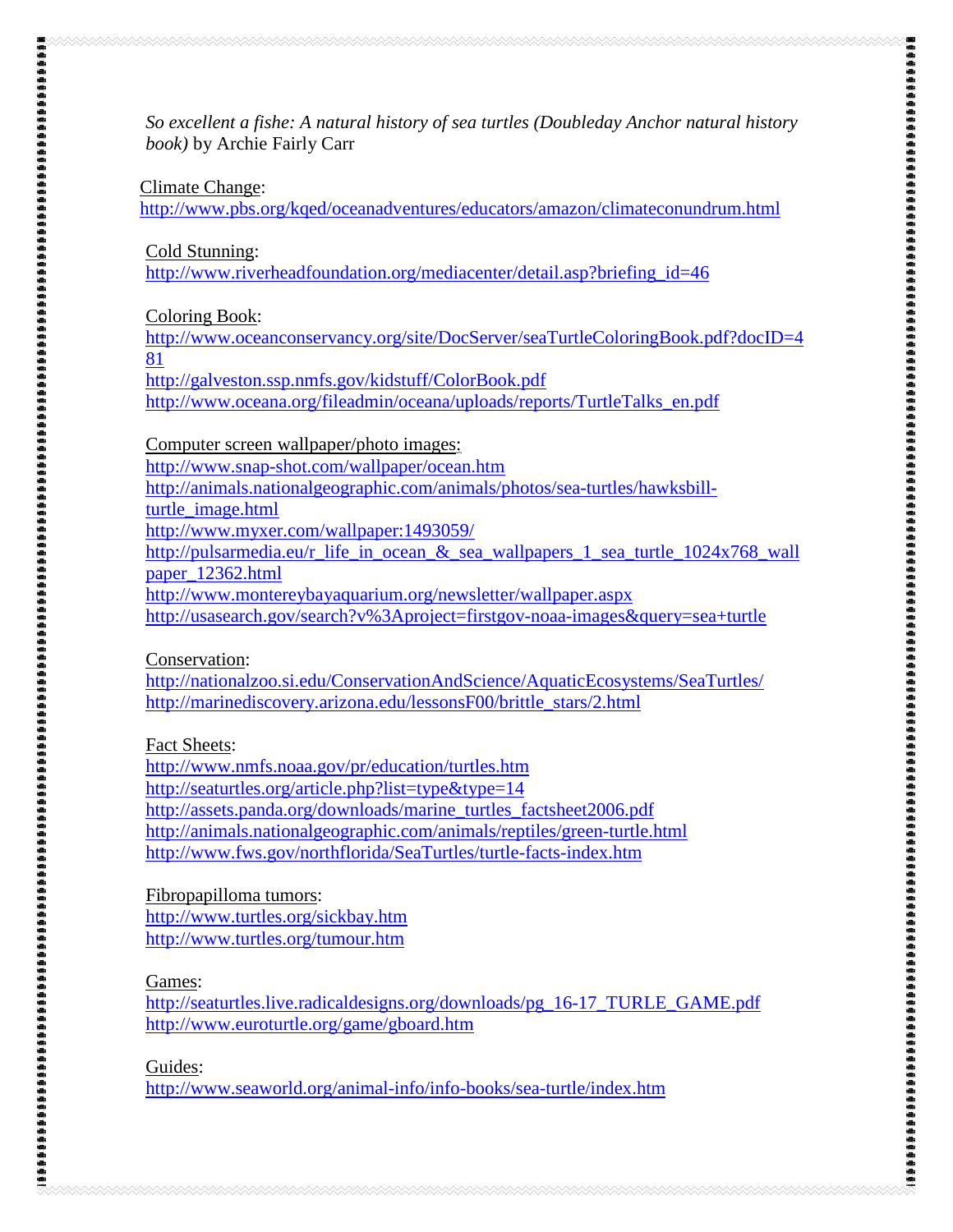[http://www.seaturtle.org/documents/Educators\\_Guide.pdf](http://www.seaturtle.org/documents/Educators_Guide.pdf) [http://www.sprep.org/att/publication/00547\\_SeaTurtleKitWeb.pdf](http://www.sprep.org/att/publication/00547_SeaTurtleKitWeb.pdf) [http://www.tourdeturtles.org/registration/Ed\\_Guide\\_Download.php](http://www.tourdeturtles.org/registration/Ed_Guide_Download.php) <http://www.marine-ed.org/bridge/wildcoastenglish1.pdf>

History: *Fire in the Turtle House* by Osha Gray Davidson ©2001, PublicAffairs, ISBN I-58648-000-6

How to Draw a Turtle:

<http://drawsketch.about.com/library/bl-step-turtle.htm> [http://www.oceana.org/fileadmin/oceana/uploads/reports/TurtleTalks\\_en.pdf](http://www.oceana.org/fileadmin/oceana/uploads/reports/TurtleTalks_en.pdf) (page 8)

Online Interactive Lessons: [http://www.euroturtle.org/ed\\_welcome.htm](http://www.euroturtle.org/ed_welcome.htm)

Origami Sea Turtle:

<http://oceanservice.noaa.gov/education/yos/activities/endangeredspeciesorigami.pdf>

#### Poster:

<http://seaturtles.live.radicaldesigns.org/downloads/gulfturtlesposter.pdf> [http://wildcoast.net/site/gallery/main.php?g2\\_view=core.DownloadItem&g2\\_itemId=43](http://wildcoast.net/site/gallery/main.php?g2_view=core.DownloadItem&g2_itemId=437&g2_serialNumber=2) [7&g2\\_serialNumber=2](http://wildcoast.net/site/gallery/main.php?g2_view=core.DownloadItem&g2_itemId=437&g2_serialNumber=2)

Power Point: Life Cycle

[http://www.arkiveeducation.org/resource\\_list\\_sci11-14.html](http://www.arkiveeducation.org/resource_list_sci11-14.html)

Project WILD (lessons: "Turtle Hurdles," "Sea Turtles International") : <http://www.projectwild.org/index.htm>

Rescue: <http://www.seaturtlehospital.org/>

#### San Diego Bay green turtles:

<http://swfsc.noaa.gov/textblock.aspx?Division=PRD&ParentMenuId=212&id=4378> [http://www.signonsandiego.com/uniontrib/20060530/news\\_1n30turtle.html](http://www.signonsandiego.com/uniontrib/20060530/news_1n30turtle.html) <http://www.portofsandiego.org/environment/turtle-tracks/832-turtle-tracks.html>

#### Satellite Tracking:

<http://www.topp.org/> <http://www.seaturtle.org/tracking/> <http://www.seaturtle.org/tracking/images/turtletrax2.jpg> <http://stort.unep-wcmc.org/imaps/indturtles/viewer.htm> <http://www.tourdeturtles.org/alt-index.html> <http://cccturtle.org/satelliteturtles.php> <http://seamap.env.duke.edu/>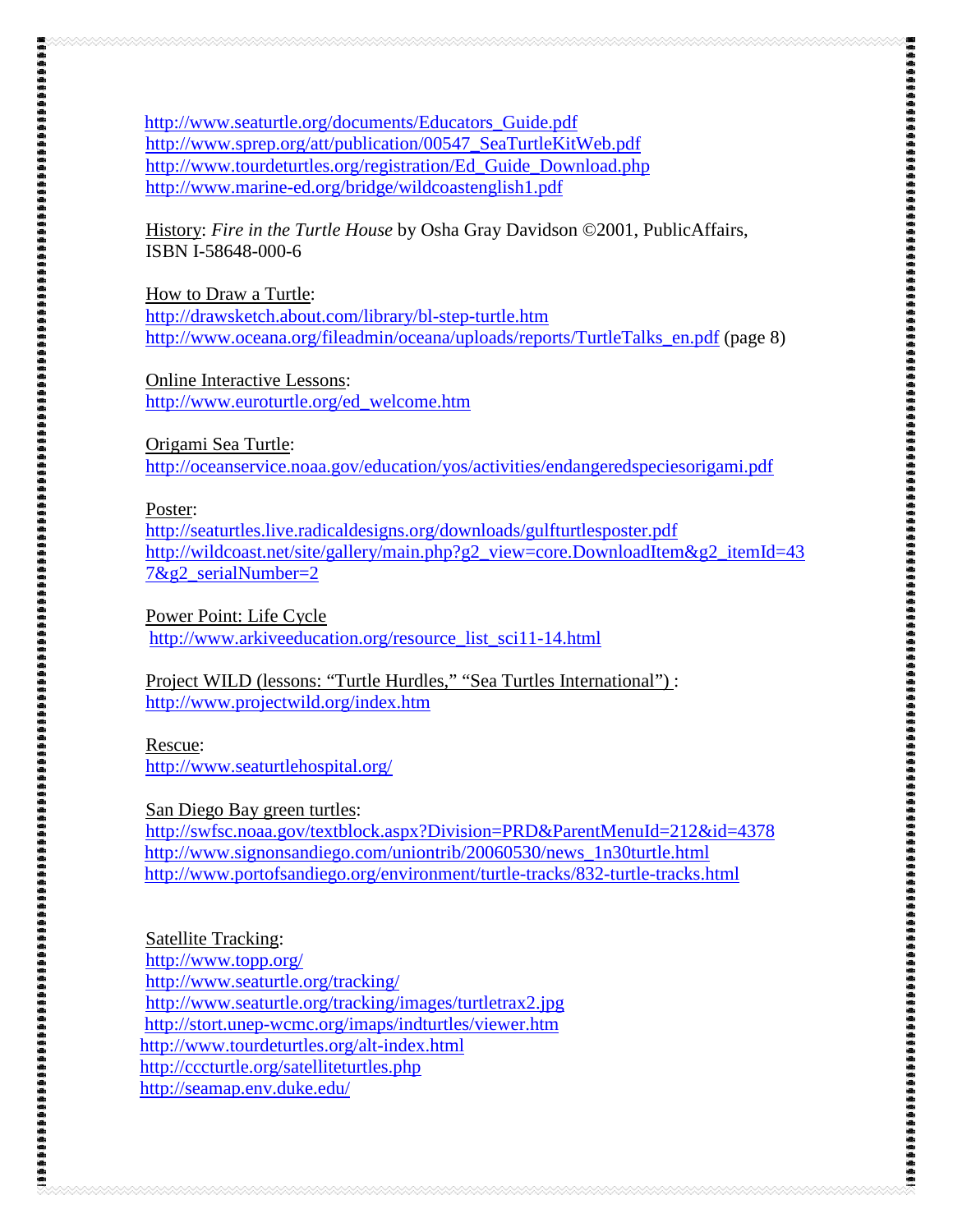#### <http://web.vims.edu/bridge/mansfield.html?svr=www>

Saving turtles:

<http://www.bajainsider.com/environment/teachersavingturtles.htm>

Seafood Watch Pocket Guides: [http://www.montereybayaquarium.org/cr/cr\\_seafoodwatch/download.aspx](http://www.montereybayaquarium.org/cr/cr_seafoodwatch/download.aspx)

Jeff Seminoff, PhD.: <http://web.mac.com/jeffrey.seminoff/iWeb/Site/Home.html>

Threats:

<http://www.seaturtles.org/article.php?list=type&type=104> <http://www.cccturtle.org/sea-turtle-information.php> <http://www.turtles.org/threats.htm>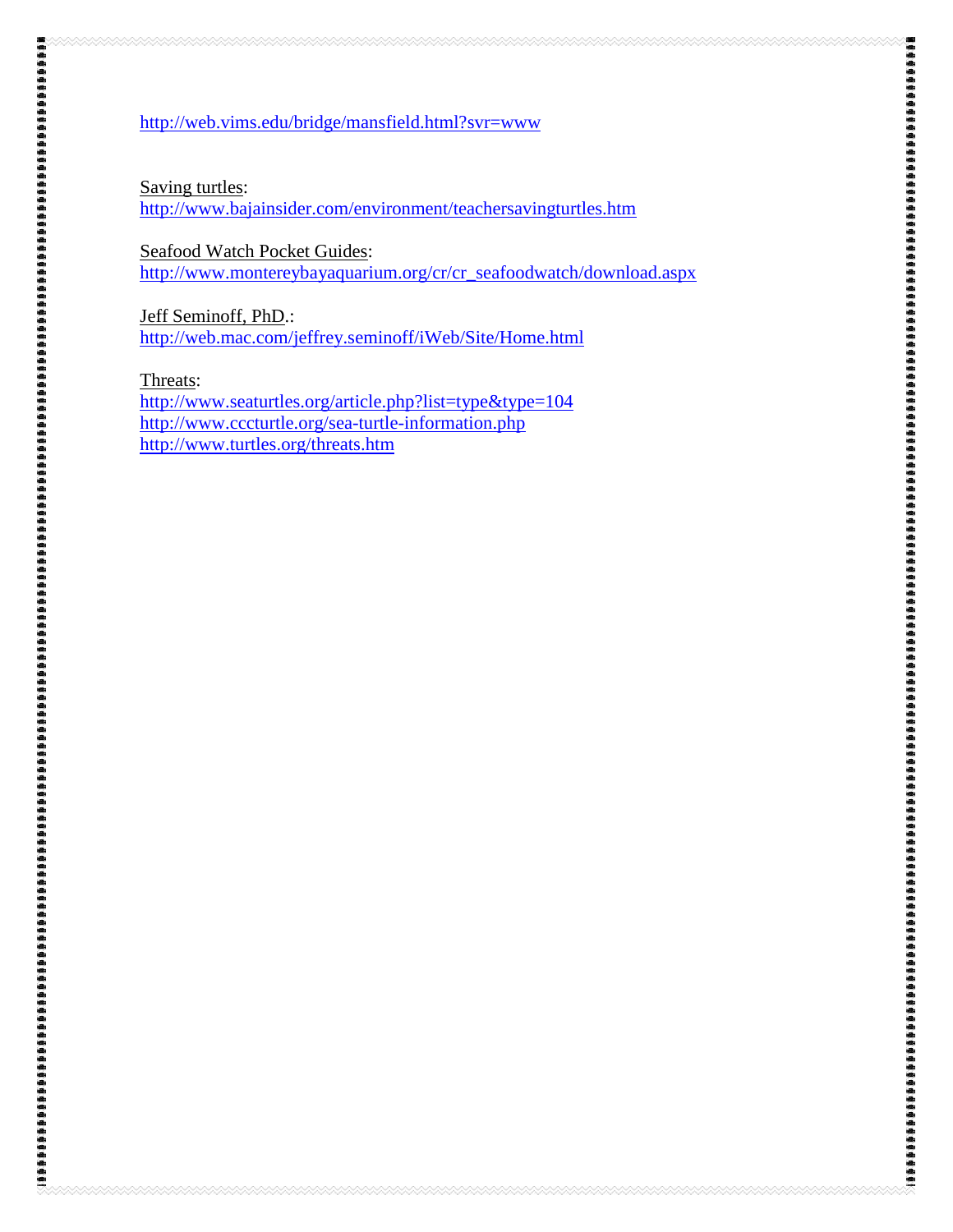

## **Sea Turtle Videos**

From Discovery Education <http://www.discoveryeducation.com/> Streaming video segments: (length)

- Welcome to Borneo (Jeff Corwin)
	- o Sea Turtle (4:13)
	- o At the Hatchery (2:47)
- Beneath: The South Pacific
	- o Sea Turtles (:41)
- Animal Classifications: If You Were a Reptile o Sea Turtles (1:53)
- The Jeff Corwin Experience
	- o Working with Sea Turtles (3:06)
- Discovering Math: Grades 3-5: Probability [good with the Threats lesson] o Group predictions based on historical data—turtles (1:19)
- Enviro-Tacklebox: Module 03:Topics....
	- o Turtle Extruder Device (:39)<br>Animal Alphabet: U & V
- Animal Alphabet: U & V [good for Life Cycle lesson]
	- o U is for Underwater sea turtle (4:42)
- Beneath: The Caribbean
	-
	- o Marine turtles (2:55) [good for Life Cycle lesson]
- Reproduction in organisms
	- o Reproduction of green sea turtles (1:31) [good for Life Cycle lesson]
- Essential & Endangered: Coral Reef biomes o Garbage (:24) [good with the Threats lesson]

NOAA videos (Observer Training, Removing Fishing Gear, TEDs, Anatomy): <http://www.sefsc.noaa.gov/seaturtlevideos.jsp>

National Geographic: several videos on different sea turtle species [http://video.nationalgeographic.com/video/player/animals/reptiles-animals/turtles-and](http://video.nationalgeographic.com/video/player/animals/reptiles-animals/turtles-and-tortoises/shark_tiger_turtles.html?source=sem_G2114&s_kwcid=turtle%20video|2681297807&kwid=turtle%20video|2681297807&gclid=CPO5mdaugJwCFRBbagodCG3D-A)[tortoises/shark\\_tiger\\_turtles.html?source=sem\\_G2114&s\\_kwcid=turtle%20video|268129](http://video.nationalgeographic.com/video/player/animals/reptiles-animals/turtles-and-tortoises/shark_tiger_turtles.html?source=sem_G2114&s_kwcid=turtle%20video|2681297807&kwid=turtle%20video|2681297807&gclid=CPO5mdaugJwCFRBbagodCG3D-A) [7807&kwid=turtle%20video|2681297807&gclid=CPO5mdaugJwCFRBbagodCG3D-A](http://video.nationalgeographic.com/video/player/animals/reptiles-animals/turtles-and-tortoises/shark_tiger_turtles.html?source=sem_G2114&s_kwcid=turtle%20video|2681297807&kwid=turtle%20video|2681297807&gclid=CPO5mdaugJwCFRBbagodCG3D-A)

#### Schooltube:

The Turtle Hospital:<http://www.schooltube.com/video/5520/ISMF-A-Haven-for-Turtles>

Arkive: many videos on different sea turtle species <http://www.arkive.org/green-turtle/chelonia-mydas/video-09e.html>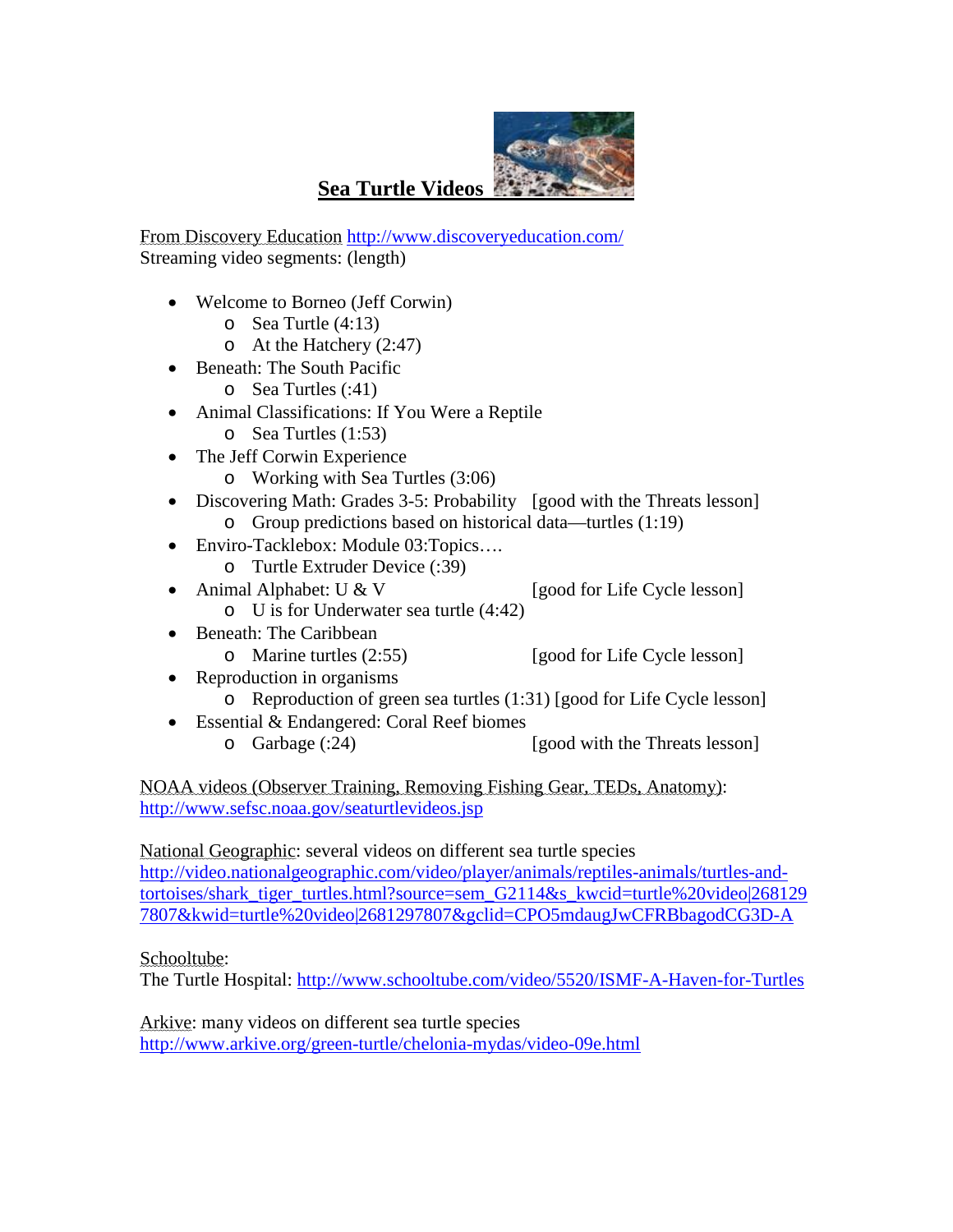### National Wildlife Federation: baby turtle release

[http://blogs.nwf.org/arctic\\_promise/2009/07/minute-and-half-film-baby-sea-turtles](http://blogs.nwf.org/arctic_promise/2009/07/minute-and-half-film-baby-sea-turtles-released-in-mexico.html)[released-in-mexico.html](http://blogs.nwf.org/arctic_promise/2009/07/minute-and-half-film-baby-sea-turtles-released-in-mexico.html)

Teacher's Domain: (need to register) <http://www.teachersdomain.org/resource/tdc02.sci.life.reg.seaturtles/>(1:43)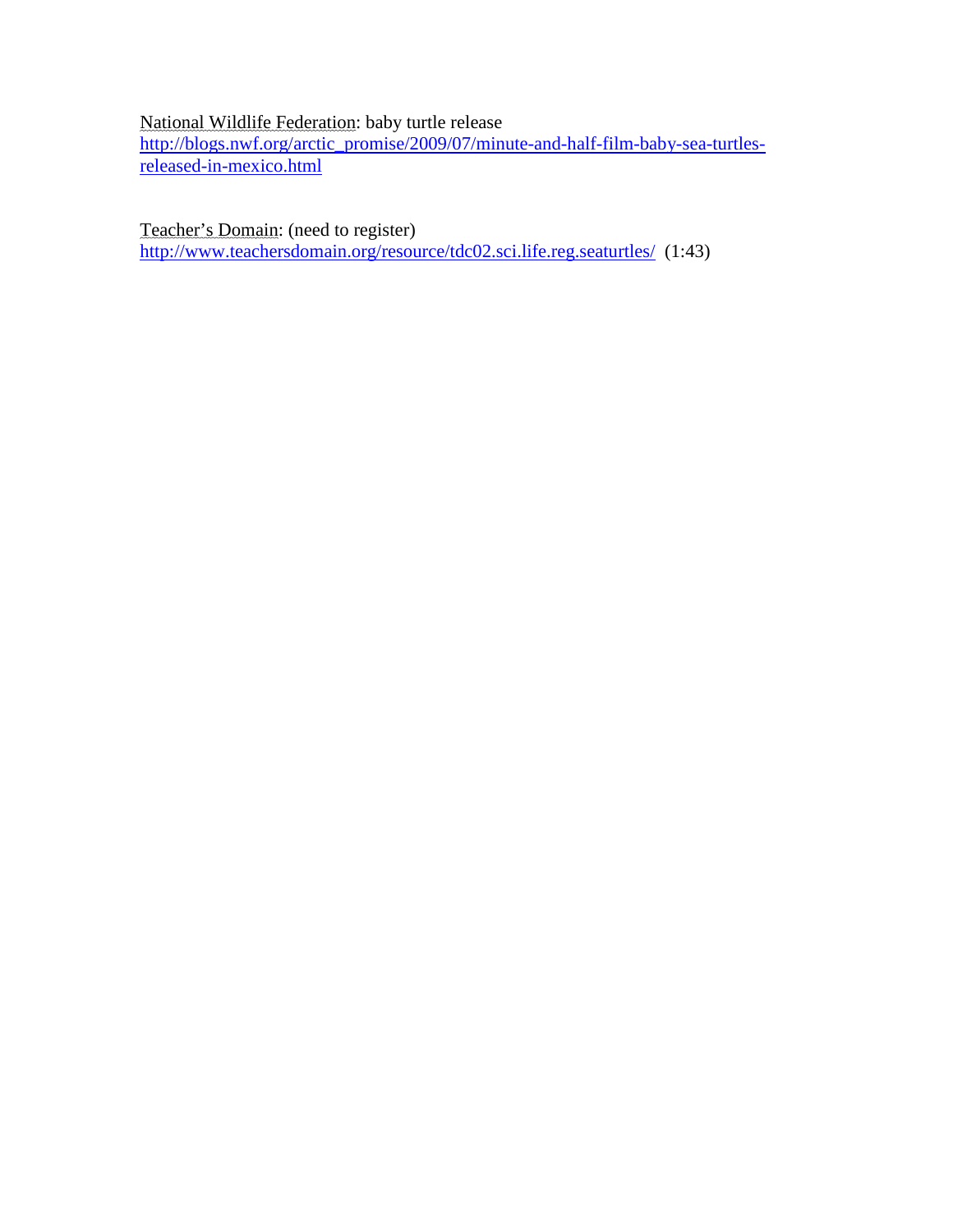Sea Turtle Assessment Name

Time to show all you know!

Matching: Put the letter of the best response below on the line. (4 points each = 60)

- **\_\_\_\_ 1. when there are no more of a species left on earth**
- **\_\_\_\_ 2. sea turtles are classified in this Class**
- **\_\_\_\_ 3. adult female sea turtles must go to this place to lay eggs**
- **\_\_\_\_ 4. what sea turtles do from their feeding grounds to their nesting site**
- **\_\_\_\_ 5. what fishermen can put in their nets to allow turtles to escape**
- **\_\_\_\_ 6. the federal law that makes it illegal to harm, harass, or kill sea turtles, their eggs or hatchlings**
- **\_\_\_\_ 7. a disease affecting many sea turtles**
- **\_\_\_\_ 8. sea turtle ancestors were on earth prior to these**
- **\_\_\_\_ 9. green sea turtles eat this, making them herbivorous**
- **\_\_\_\_ 10. a sea turtle's back, easily injured by a boat's propeller**
- **\_\_\_\_ 11. the underside of a sea turtle**
- **\_\_\_\_ 12. the plates on a sea turtle's back, individual to each species**
- **\_\_\_\_ 13. the technology used by scientists to track sea turtle migration**
- **\_\_\_\_ 14. what determines the gender of a sea turtle egg once it's buried**
- **\_\_\_\_15. the largest threats to sea turtles come from these**

#### **A. carapace**

- **B. dinosaurs**
- **C. Endangered Species Act**
- **D. extinct**
- **E. FP or fibropapilloma**
- **F. human beings' activities**
- **G. migrate**
- **H. nesting beach**
- **I. plastron**
- **J. Reptilia**
- **K. satellite telemetry**
- **L. scutes**
- **M. sea grass and/or algae**
- **N. temperature**
- **O. Turtle Excluder Devices**

Answer the following on another piece of paper in essay format. (40 points)

**What are at least three things that you, as a student, can do to help sea turtles survive? Be sure to include why you would do these things, how it will affect the turtles, and what other consequences (economic, biological, social, etc.) there are to these actions.**